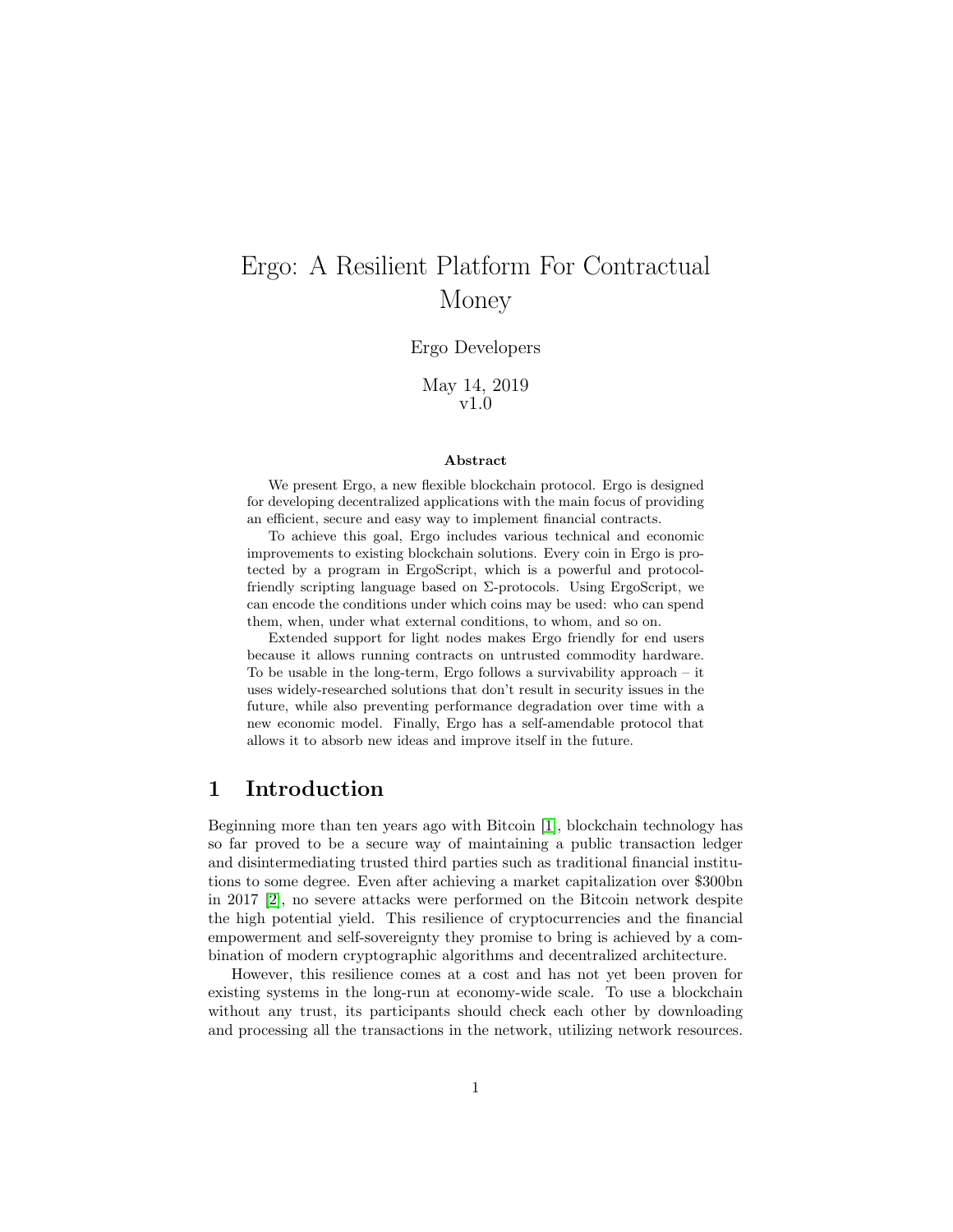Besides network utilization, transaction processing also utilizes computational resources, especially if the transactional language is sufficiently flexible. Finally, blockchain participants have to keep a significant amount of data in their local storages and the storage requirements are growing fast. Of this, certain data must be maintained in memory. Thus, transaction processing utilizes various resources of hundreds of thousands of computers all over the world and consumption of these resources is paid for by regular users in the form of transaction fees [\[3\]](#page-18-2). Despite the generous block reward subsidy in some existing systems, their fees can still be very high at times [\[4\]](#page-18-3). Due to this, even after being around for more than ten years, blockchain technology is still primarily being used in financial applications, where the advantage of high security outweighs the disadvantage of high transaction costs.

Besides the vanilla currency example, the other use of blockchains is to build decentralized applications. Such applications utilize the ability of the underlying platform to write smart contracts [\[5\]](#page-18-4) implementing their logic by means of a blockchain-specific programming language. One way to classify blockchains in terms of their ability to write smart contracts is based on if they are UTXObased (e.g., Bitcoin) or account-based (e.g., Ethereum) [\[6\]](#page-18-5). Account-based cryptocurrencies, such as Ethereum, introduce special contract accounts controlled by code, that may be invoked by incoming transactions. Although this approach allows performing arbitrary computation, the implementation of complex spending conditions can lead to bugs such as the one in an Ethereum's "simple" multi-signature contract that caused a loss of \$150 million in 2017 [\[7\]](#page-18-6). In UTXO-based cryptocurrencies, every coin has a script associated with it, and to spend that coin, one must satisfy the conditions given in the script. Implementing such protecting conditions is much easier with the UTXO model but doing arbitrary Turing-complete computation is quite complex [\[8\]](#page-18-7). However, most financial contracts do not require Turing-completeness [\[9\]](#page-18-8). Ergo is based on the UTXO model and provides a convenient way to implement financial applications covering an overwhelming majority of public blockchain use-cases.

While the contractual component is important for building decentralized applications, it is also essential that the blockchain survives in the long-term. Application-oriented blockchain platforms have existed only for a few years and the whole area is quite young. Since such platforms have already encountered problems with performance degradation over time [\[10,](#page-18-9) [11\]](#page-19-0), their long-term survivability is questionable. Even older UTXO-based money-oriented blockchains have not been proven to be fully resilient in the long-run under changing conditions because we only have about 10 years of blockchain history up to this point. Solutions for long-term survivability include concepts such as light nodes with minimal storage requirements [\[12\]](#page-19-1), storage-rent fee component to prevent bloating of full-nodes [\[3\]](#page-18-2), and self-amendable protocols that can adapt to the changing environment and improve themselves without trusted parties [\[13\]](#page-19-2). What is needed is a combination of various scientific ideas together to fix these problems, while also providing a way for further improvements without any breaking changes and this is exactly what Ergo seeks to accomplish.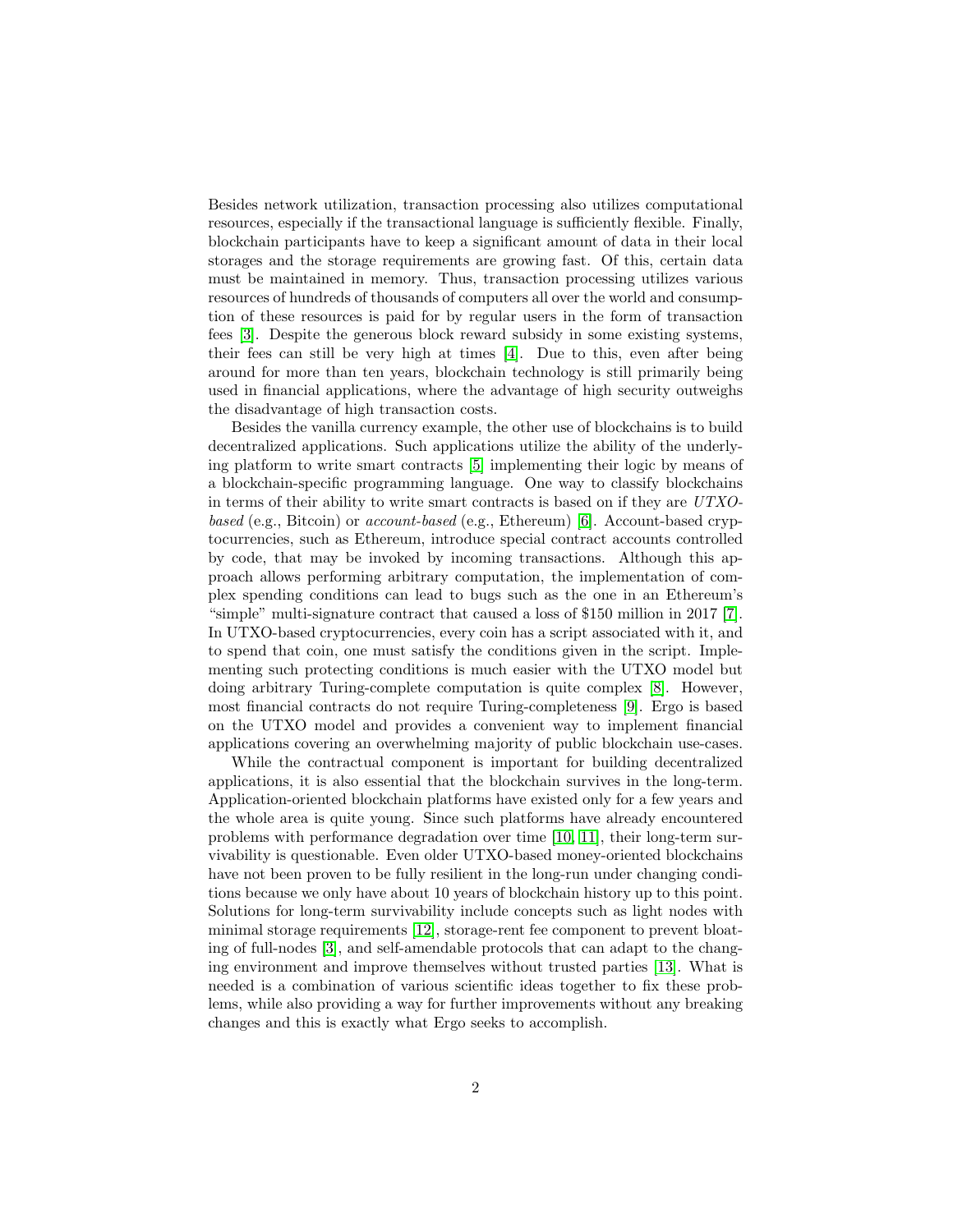# 2 Ergo Vision

The Ergo protocol is very flexible and may be changed in the future by the community. In this section, we define the main principles that should be followed in Ergo which might be referred to as "Ergo's Social Contract". In case of intentional violation of any of these principles, the resulting protocol should not be called Ergo.

- Decentralization First. Ergo should be as decentralized as possible: any parties (social leaders, software developers, hardware manufacturers, miners, funds and so on) whose absence or malicious behavior may affect the security of the network should be avoided. If any of these parties do appear during Ergo's lifetime, the community should consider ways to decrease their impact level.
- Created for Regular People. Ergo is a platform for ordinary people, and their interests should not be infringed upon in favor of big parties. In particular, this means that centralization of mining should be prevented and regular people should be able to participate in the protocol by running a full node and mining blocks (albeit with a small probability).
- Platform for Contractual Money. Ergo is the base layer to applications that will be built on top of it. It is suitable for several applications but its main focus is to provide an efficient, secure and easy way to implement financial contracts.
- Long-term Focus. All aspects of Ergo development should be focused on a long term perspective. At any point of time, Ergo should be able to survive for centuries without expected hard forks, software or hardware improvements or some other unpredictable changes. Since Ergo is designed as a platform, applications built on top of Ergo should also be able to survive in the long term. This resiliency and long term survivability may also enable Ergo to be a good store of value.
- Permissionless and Open. Ergo protocol does not restrict or limit any categories of usage. It should allow anyone to join the network and participate in the protocol without any preliminary actions. Unlike the traditional financial system, no bailouts, blacklists or other forms of discrimination should be possible on the core level of Ergo protocol. On the other hand application developers are free to implement any logic they want, taking responsibility for the ethics and legality of their application.

# 3 Autolykos Consensus Protocol

The core component of any blockchain system is its consensus protocol and Ergo utilizes a self-developed unique Proof of Work (PoW) consensus protocol called Autolykos, which is described below. Despite extensive research on possible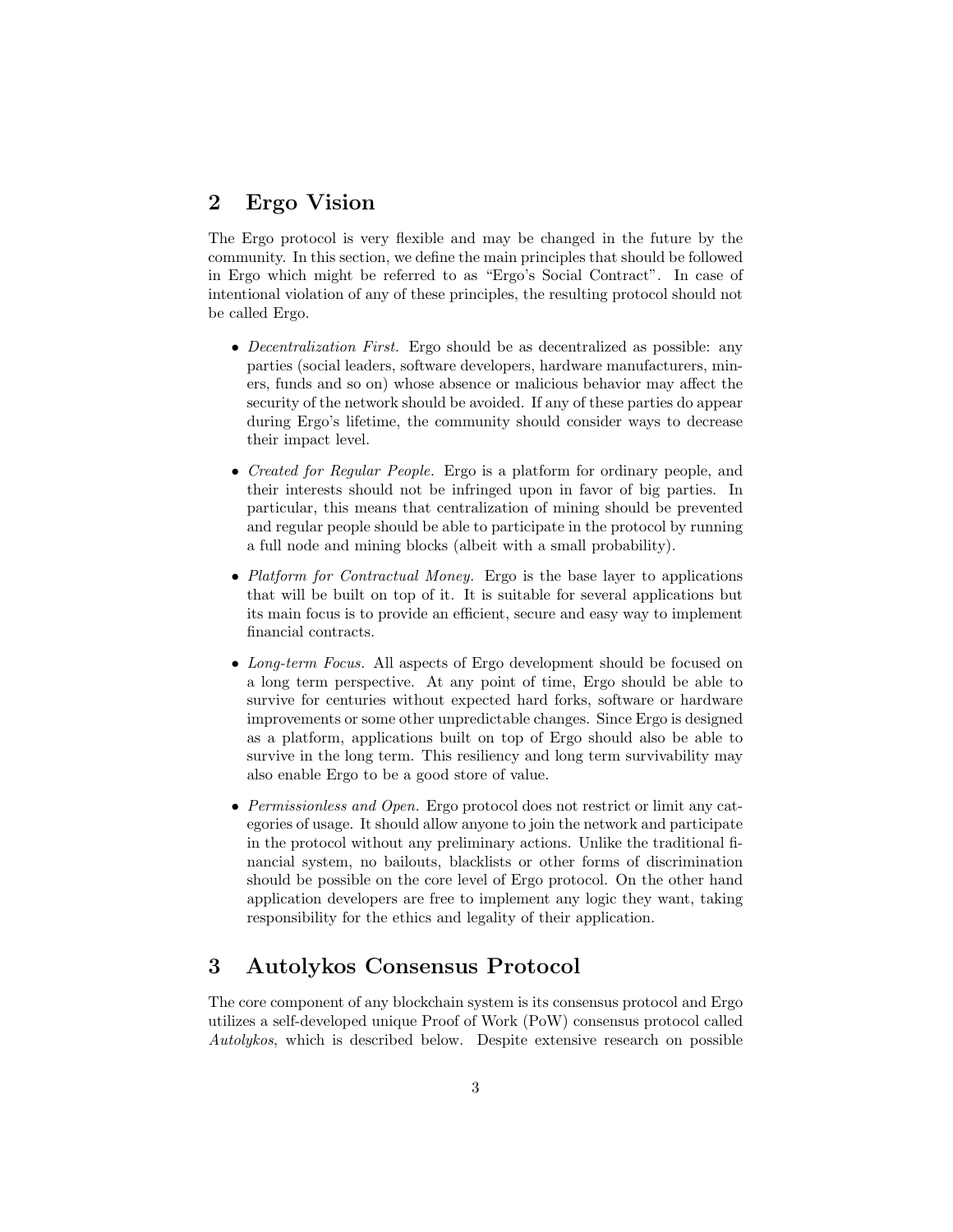alternatives, the original PoW protocol with the longest chain rule is still in demand due to its simplicity, high-security guarantees, and friendliness to light clients. However, a decade of extensive testing has revealed several problems with the original one-CPU-one-vote idea.

The first known problem of a PoW system is the development of specialized hardware (ASICs), which allows a small group of ASIC-equipped miners to solve PoW puzzles orders of magnitude faster and more efficiently than everyone else. This problem can be solved with the help of memory-hard PoW schemes that reduce the disparity between ASICs and commodity hardware. The most promising approach here is to use asymmetric memory-hard PoW schemes that require significantly less memory to verify a solution than to find it [\[14,](#page-19-3) [15\]](#page-19-4).

The second known threat to a PoW network decentralization is that even big miners tend to unite in mining pools, leading to a situation when just a few pool operators (5 in Bitcoin, 2 in Ethereum at the time of writing) control more than 51% of computational power. Although the problem has already been discussed in the community, no practical solutions have been implemented before Ergo.

Ergo's PoW protocol, Autolykos [\[16\]](#page-19-5), is the first consensus protocol that is both memory-hard and pool-resistant. Autolykos is based on the *one list*  $k$ -sum problem: a miner has to find  $k = 32$  elements from a pre-defined list R of size  $N = 2^{26}$  (which has a size of 2 Gb), such that  $\sum_{j \in J} r_j - sk = d$  is in the interval  $\{-b, \ldots, 0, \ldots, b \mod q\}$ . Elements of list  $R$  are obtained as a result of one-way computation from index i, two miner public keys  $pk$ , w and hash of block header m as  $r_i = H(i||M||pk||m||w)$ , where H is a hash function which returns the values in  $\mathbb{Z}/q\mathbb{Z}$  and M is a static big message that is used to make hash calculation slower. Also, a set of element indexes J is to be obtained by one-way pseudo-random function  $\varphi$ enIndexes, that prevents possible solutions search optimizations.

Thus, we assume that the only option for a miner is to use the simple bruteforce method given in Algorithm [1](#page-3-0) to create a valid block.

#### Algorithm 1 Block mining

<span id="page-3-0"></span>1: **Input**: upcoming block header hash m, key pair  $pk = g^{sk}$ 2: Generate randomly a new key pair  $w = g^x$ 3: Calculate  $r_{i \in [0,N)} = H(i||M||pk||m||w)$ 4: while true do 5:  $\qquad$   $\qquad$   $\qquad$   $\qquad$   $\qquad$   $\qquad$   $\qquad$   $\qquad$   $\qquad$   $\qquad$   $\qquad$   $\qquad$   $\qquad$   $\qquad$   $\qquad$   $\qquad$   $\qquad$   $\qquad$   $\qquad$   $\qquad$   $\qquad$   $\qquad$   $\qquad$   $\qquad$   $\qquad$   $\qquad$   $\qquad$   $\qquad$   $\qquad$   $\qquad$   $\qquad$   $\qquad$   $\qquad$   $\qquad$   $\qquad$   $\qquad$   $\$ 6:  $J := genIndexes(m||none)$ 7:  $d := \sum_{j \in J} r_j \cdot x - sk \mod q$ 8: if  $d < b$  then 9: return  $(m, pk, w, nonce, d)$ 10: end if 11: end while

Note that although the mining process utilizes private keys, the solution itself only contains public keys. Solution verification is done by Algorithm [2.](#page-4-0)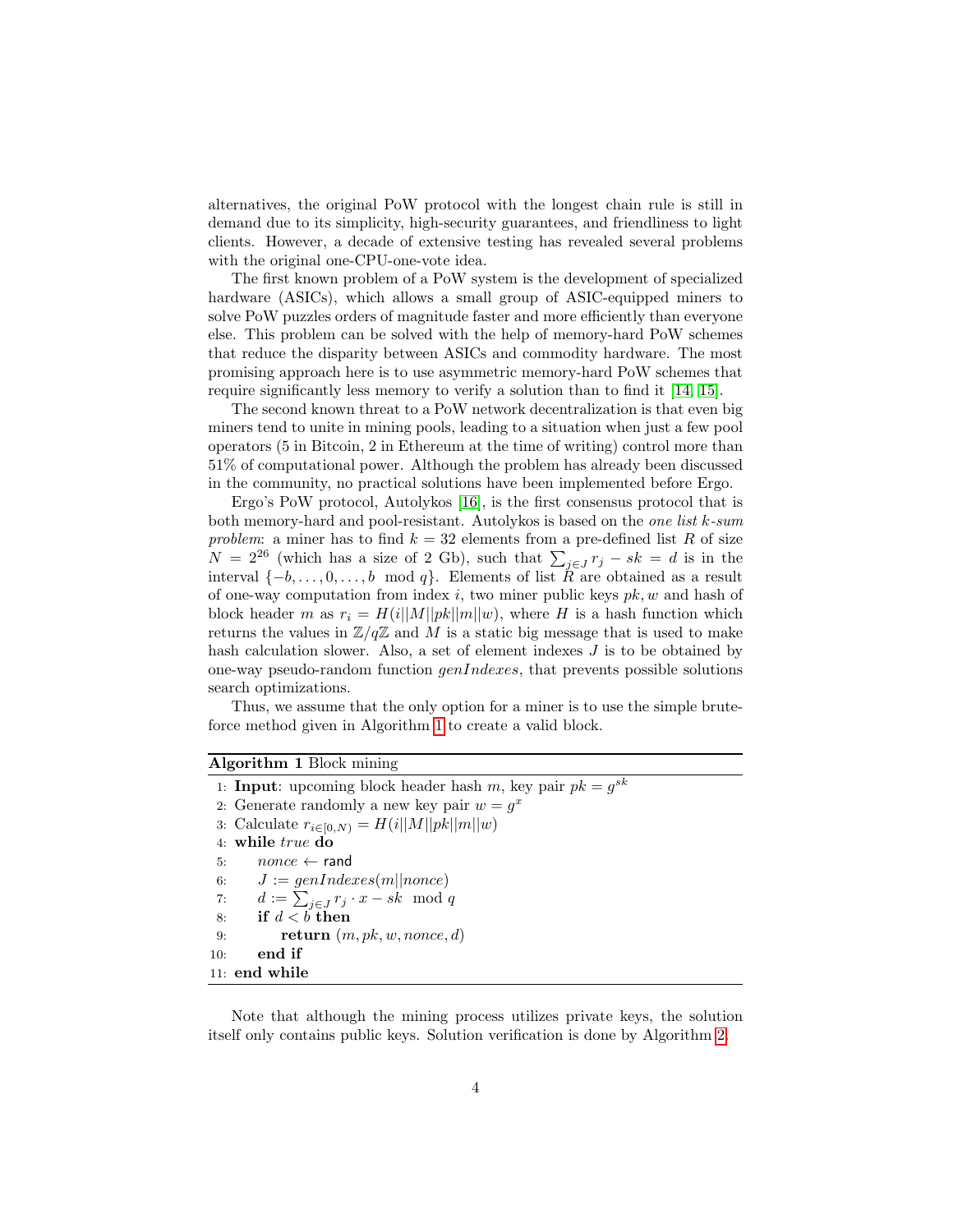Algorithm 2 Solution verification

<span id="page-4-0"></span>1: **Input**:  $m, pk, w, none, d$ 2: require  $d < b$ 3: require  $pk, w \in \mathbb{G}$  and  $pk, w \neq e$ 4:  $J := genIndexes(m||none)$ 5:  $f := \sum_{j \in J} H(j||M||pk||m||w)$ 6: require  $w^f = g^d \cdot pk$ 

This approach prevents mining pool formation because the secret key sk is needed for mining: once any pool miner finds a correct solution, he can use this secret to steal the block reward. On the other hand, it is secure to reveal a single solution, as it only contains public keys and reveals a single linear relation between the 2 secrets  $sk, w$ .

Memory-hardness follows from the fact that Algorithm [1](#page-3-0) requires keeping the whole list  $R$  for the main loop execution. Every list element takes 32 bytes, so the whole list of N elements takes  $N \cdot 32 = 2Gb$  of memory for  $N = 2^{26}$ . A miner can try to reduce memory requirements by calculating these elements "on the fly" without keeping them in memory, however, he'll need to calculate the same hash  $H$  multiple times (about  $10^4$  times for modern GPUs), thereby reducing efficiency and profit.

Calculating the list  $R$  is also quite a heavy computational task: our initial implementation [\[17\]](#page-19-6) consumes 25 seconds on Nvidia GTX 1070 to fill all the 2 <sup>26</sup> elements of the list. This part, however, may be optimized if a miner also stores a list of unfinalized hashes  $u_{i\in[0,N)} = H(i||M||pk)$  in memory, consuming 5 more Gigabytes of it. In such a case, work to calculate unfinalized hashes should be done only once during mining initialization while finalizing them and filling the list  $R$  for the new header only consumes a few milliseconds (about 50) ms on Nvidia GTX 1070).

The target parameter b is built-in into the puzzle itself and is adjusted to the current network hash rate via a difficulty adjustment algorithm [\[18\]](#page-19-7) to keep time interval between block close to 2 minutes. This algorithm tries to predict the hash rate of an upcoming 1024 blocks long epoch based on data from the previous 8 epochs via the well-known linear least squares method. This makes the predictions better than that of the usual difficulty adjustment algorithm and also makes "coin-hopping" attacks less profitable.

### <span id="page-4-1"></span>4 Ergo State

To check a new transaction, a cryptocurrency client does not use the ledger with all the transactions that happened before this one. Instead, it uses a ledger state snapshot from its history. In the Bitcoin Core reference implementation, this snapshot is the active one-time coins (i.e., UTXOs), and a transaction destroys some coins and also creates new ones. In Ethereum, this snapshot is of longlived accounts and a transaction modifies monetary balance and internal storage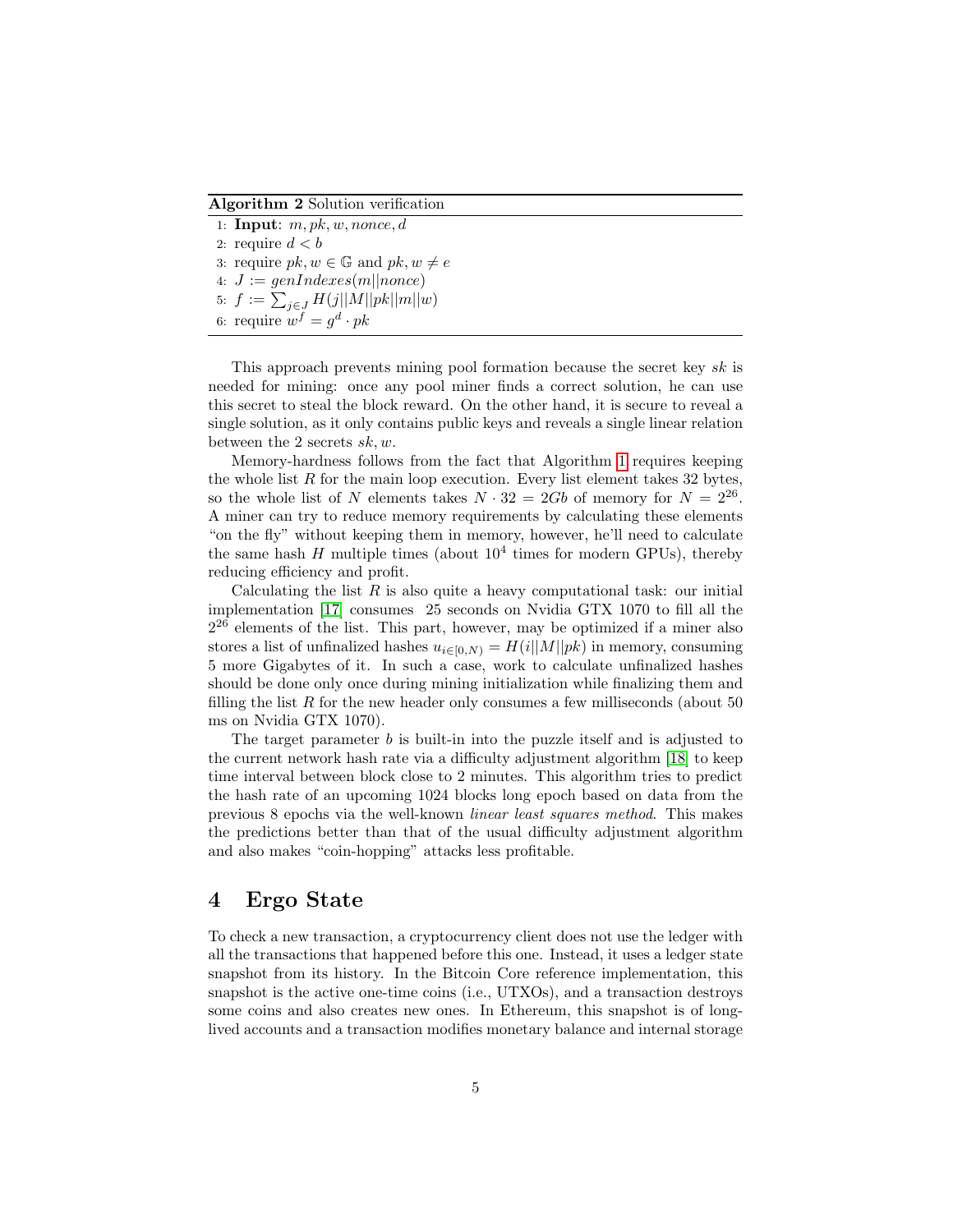of some accounts. Also, in Ethereum (unlike Bitcoin), the representation of the snapshot is fixed within the protocol because an authenticating digest of the snapshot is written into the block header.

Ergo follows Bitcoin's UTXO design and represents the snapshots using onetime coins. The difference from Bitcoin is that in addition to monetary value and protecting script, an Ergo one-time coin, called a box, also contains userdefined data. Similar to Ethereum, an Ergo block also stores an authenticating digest, called the *stateRoot*, of the global state after applying the block.

An Ergo box is made of registers (and nothing but registers). Such a box can have 10 registers labeled  $R_0, R_1, \ldots, R_9$ , of which the first four are filled with mandatory values and the rest may contain arbitrary data or be empty.

- $R_0$  (monetary value). Amount of Erg locked in this box.
- $R_1$  (guard script). Serialized script protecting this box.
- $R_2$  (tokens). A box can carry multiple tokens. This register contains an array of (*token\_identifier*  $\rightarrow$  *amount*) pairs locked in this box.
- $R_3$  (transaction info). Contains (1) declared creation height (should be no more than actual height of a block which contains the transaction), (2) a unique identifier of the transaction that created this box, and (3) the index of this box in that transaction's output boxes.
- $R_4 R_9$  (additional data). Contains arbitrary user-defined data.

One-time immutable objects (as in Bitcoin's UTXO model) have some advantages over Ethereum's long-lived mutable accounts. Firstly, it gives easier and safer protection from replay or reordering attacks. Secondly, it is easier to process transactions in parallel because they don't modify state of the objects they access. Also, a transaction is whether modifying system state exactly as intended, or not changing the state at all (with no possible side-effects resulting from the out-of-gas exception, reentrancy issues, and so on). Finally, it seems easier to build fully stateless clients using one-time coins [\[19\]](#page-19-8) (although research in this area is still in the initial stage).

One major criticism of one-time coins is that this model does not seem suitable for non-trivial decentralized applications. However, Ergo has overcome the problems and shown this assertion to be false by demonstrating many nontrivial prototype applications built on top of it (see Section [7\)](#page-12-0).

The Ergo protocol fixes the ledger snapshot representation in the form of boxes not destroyed by previous transactions. In detail, a miner should maintain a Merkle-tree like authenticated data structure built on top of the UTXO set and must include a short digest (just 33 bytes) of this structure in each block header. This digest must be calculated after applying the block. This authenticated data structure is built on top of an  $AVL+$  tree [\[12\]](#page-19-1), which like a regular hash tree, allows generating proofs of existence or non-existence of particular elements in the tree. Thus, users maintaining the full tree are capable of generating proofs that their boxes are unspent and a small 33 bytes digest is sufficient for verifying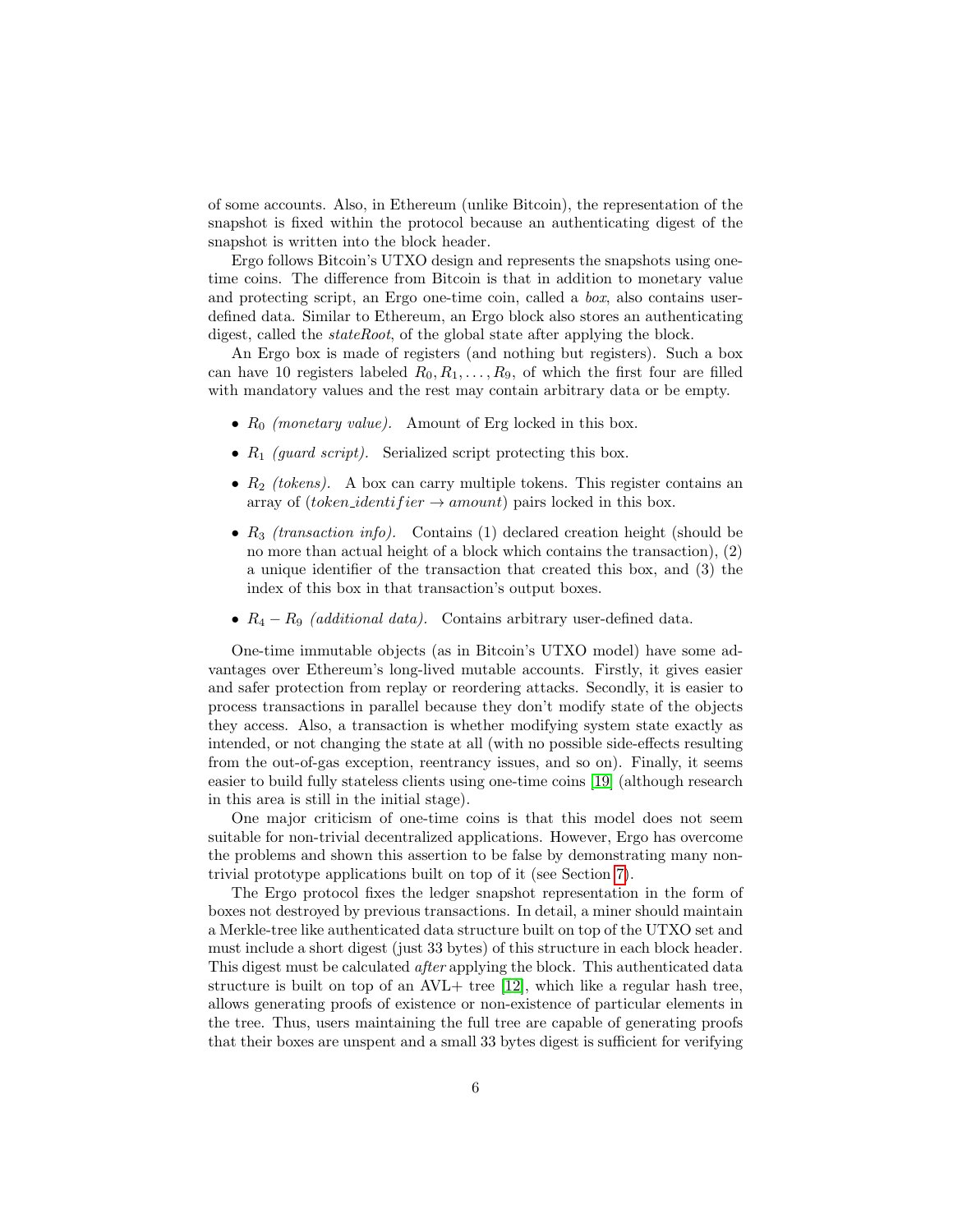these proofs. However, unlike regular hash trees, an AVL+ tree also allows generation of proofs of tree modifications that allow verifiers to compute the new tree digest. Ergo miners are required to generate proofs of block modifications and a hash of this proof is included into the block header along with the digest of the resulting state. Hence, light nodes that only maintain a small digest of the current state are able to verify a full block – they can check that all spent boxes were removed from the state, all created boxes were added to it and no more changes were made.

AVL+ trees allow building efficient authenticated dictionaries that reduce the proof size and speed up verification by 1.4-2.5 times in comparison to prior solutions, making them better suited for the cryptocurrency applications. For instance, our proofs are about 3 times smaller than proofs of a Merkle Patricia trie used in Ethereum for the same purpose (see Figure [1\)](#page-6-0).

<span id="page-6-0"></span>

Figure 1: Proof size comparison with Merkle patricia trie

Finally, proofs for multiple transactions in a single block are compressed together, reducing their total length by approximately an additional factor of 2: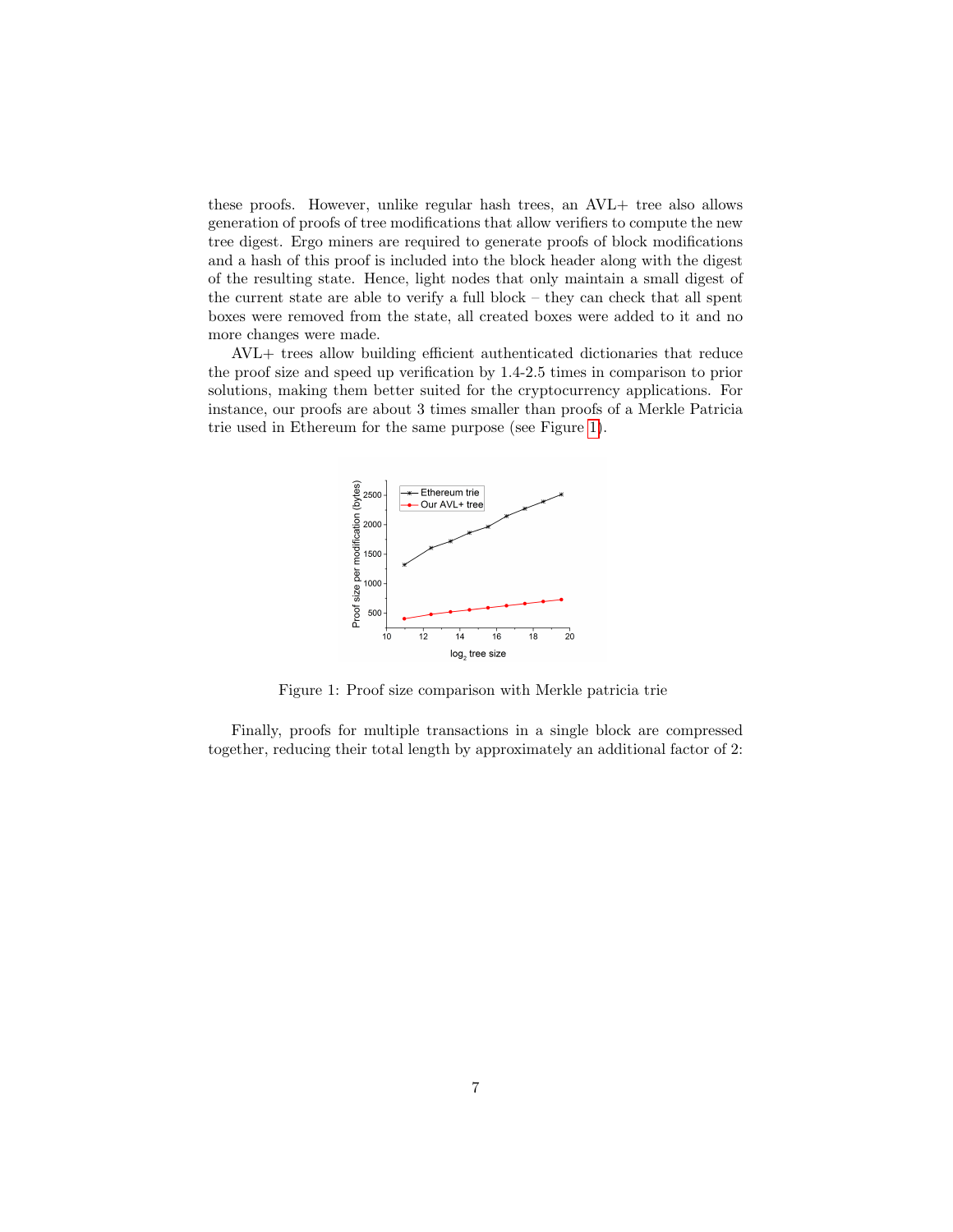

Figure 2: Left: proof size per modification for 2000 transactions as a function of starting tree size  $n$ . Right: proof size per modification for a tree with  $n = 1000000$  keys as a function of batch size B. In both cases, half of the modifications were inserts of new (key, value) pairs and the other half were change of values for existing keys.

Thus, Ergo state provides an efficient and secure way to prove existence or non-existence of certain elements in it, as well as proofs of tree modifications. These tree operations are supported by the Ergo smart contract language, thereby providing the ability to implement sophisticated contracts like those discussed in Section [7](#page-12-0)

## 5 Resiliency and Survivability

Being a platform for contractual money, Ergo should also support long-term contracts for a period of at least an average person's lifetime. However, even young existing smart contract platforms are experiencing issues with performance degradation and adaptability to external conditions. This leads to a situation where the cryptocurrency depends on a small group of developers to provide a fixing hard-fork, or the cryptocurrency won't survive. For example, the Ethereum network has started with the Proof-of-Work consensus algorithm and promises to switch to Proof-of-Stake in future. However, delays in Proofof-Stake development lead to several fixing hard forks[\[20\]](#page-19-9) and the community is still forced to rely on core developers promised to implement the next one hard fork.

The first common survivability issue is that in pursuit of popularity, developers tend to implement ad-hoc solutions without proper preliminary research and testing. Such solutions inevitably lead to bugs, which then lead to hasty bug fixes, then to fixes of those bug fixes, and so on, making the network unreliable and even less secure. A notable example is IOTA cryptocurrency, that has implemented various scalability solutions, including own hash function and DAG structure, that allowed it to achieve high popularity and market capitalization. However, when analysis of these solutions was performed [\[21,](#page-19-10) [22\]](#page-19-11), it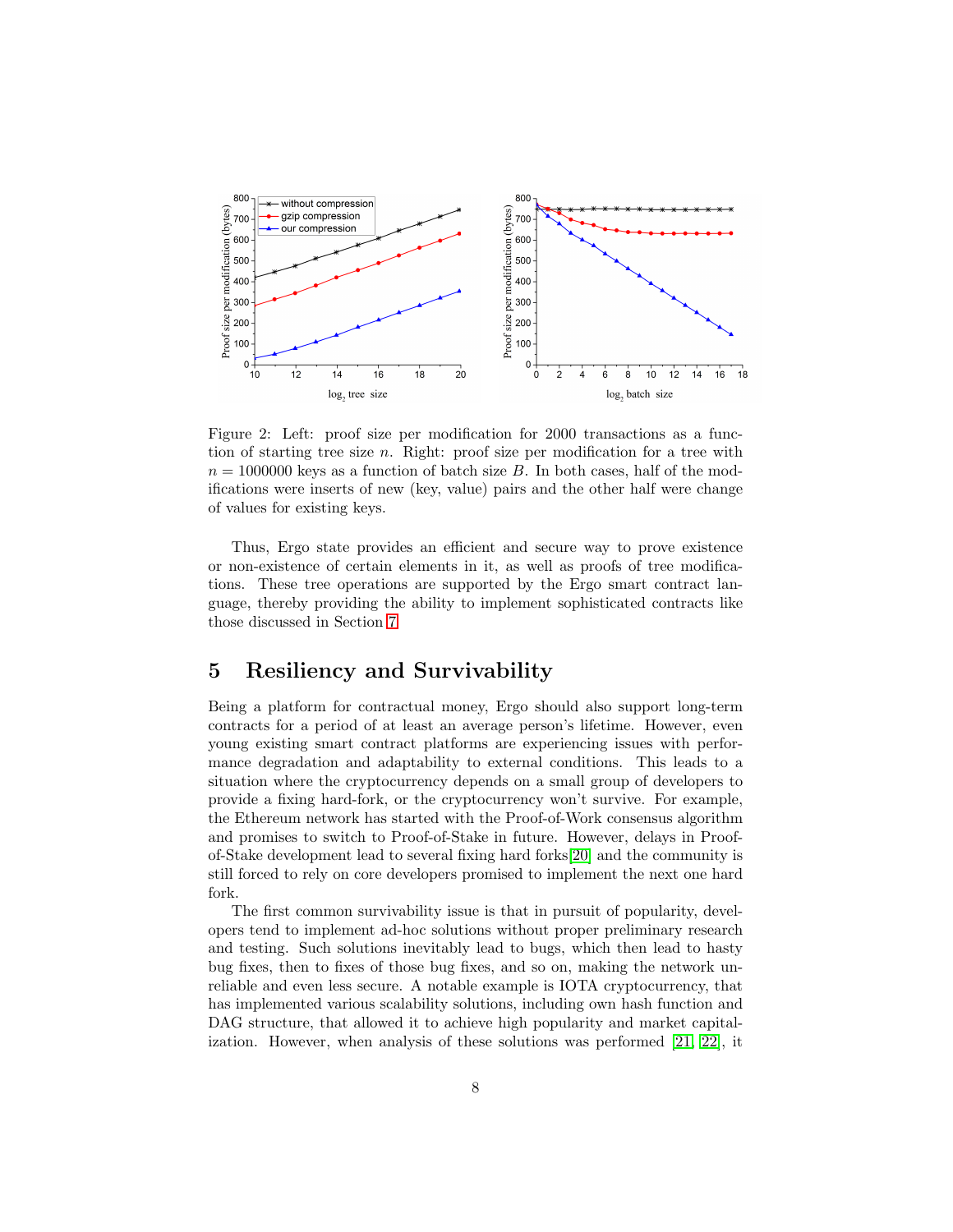revealed multiple serious problems including practical attacks that enabled theft of tokens. The subsequent hard fork [\[23\]](#page-19-12) have fixed the problem by switching to a known SHA3 hash function, confirming the uselessness of such kind of innovations. Ergo's approach here is to use stable well-tested solutions, even if they lead to slower short-term innovations. Most of the solutions used in Ergo are formalized in papers presented at peer-reviewed conferences [\[12,](#page-19-1) [18,](#page-19-7) [3,](#page-18-2) [8,](#page-18-7) [24,](#page-20-0) [25\]](#page-20-1) and have been widely discussed in the community.

A second problem that decentralization (and thus survivability) faces is the lack of secure trustless light clients. Ergo tries to fix this problem of blockchain technology without creating new problems. Since Ergo is a PoW blockchain, it easily allows extraction of a small header from the block content. This header alone allows for validation of the work done on it and a headers-chain is enough for best chain selection and synchronization with the network. A headers-chain, although much smaller than the full blockchain, still grows linearly with time. Recent research on light clients provides a way for light clients to synchronize with the network by downloading an even smaller amount of data, thereby unlocking the ability to join the network using untrusted low-end hardware such as mobile phones [\[26,](#page-20-2) [27\]](#page-20-3). Ergo uses an authenticated state [4](#page-4-1) and for transactions included in a block, a client may download a proof of their correctness. Thus, regardless of the blockchain size a regular user with a mobile phone can join the network and start using Ergo with the same security guarantees as a full node.

Readers may notice a third potential problem in that although support for light clients solves the problem for Ergo users, it does not solve the problem for Ergo miners, who still need to keep the whole state for efficient transaction validation. In existing blockchain systems, users can put arbitrary data into this state. This data, which lasts forever, creates a lot of dust and its size increases endlessly over time [\[28\]](#page-20-4). A large state size leads to serious security issues because when the state does not fit in random-access memory, an adversary can generate transactions whose validation become very slow due to required random access to the miner's storage. This can lead to DoS attacks such as the one on Ethereum in 2016 [\[29\]](#page-20-5). Moreover, the community's fear of such attacks along with the problem of "state bloat" without any sort of compensation to miners or users holding the state may have prevented scaling solutions that otherwise could have been implemented (such as larger block sizes, for example). To prevent this, Ergo has a storage rent component: if an output remains in the state for 4 years without being moved, a miner may charge a small fee for every byte kept in the state.

This idea, which is similar to regular cloud storage services, was only proposed quite recently for cryptocurrencies [\[30\]](#page-20-6) and has several important consequences. Firstly, it ensures that Ergo mining will always be stable, unlike Bitcoin and other PoW currencies, where mining may become unstable after emission is done [\[31\]](#page-20-7). Secondly, growth of the state's size becomes controllable and predictable, thereby helping Ergo miners to manage their hardware requirements. Thirdly, by collecting storage fees from outdated boxes, miners can return coins to circulation, and thus, prevent the steady decrease of circulating supply due to lost keys [\[32\]](#page-20-8). All these effects should support Ergo's long-term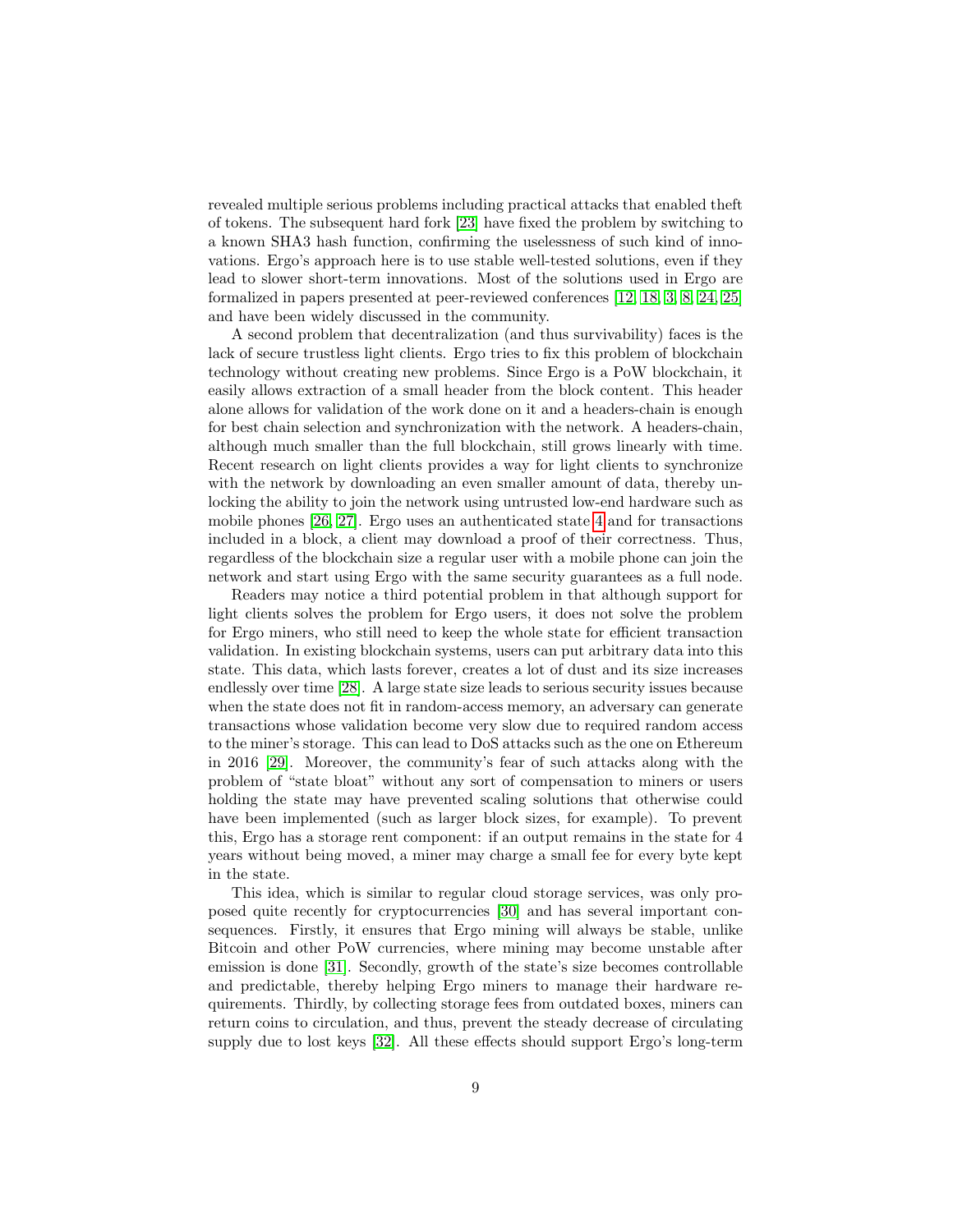survivability, both technically and economically.

A fourth vital challenge to survivability is that of changes in the external environment and demands placed on the protocol. A protocol should adapt to the ever changing hardware infrastructure, new ideas to improve security or scalability that emerge over time, the evolution of use-cases, and so on. If all the rules are fixed without any ability to change them in a decentralized manner, even a simple constant change can lead to heated debates and community splits. For instance, discussion of the block-size limit in Bitcoin led to its splitting into several independent coins. In contrast, Ergo protocol is self-amendable and is able to adapt to the changing environment. In Ergo, parameters like block size can be changed on-the-fly via voting of miners. At the beginning of each 1024 block voting epoch, a miner proposes changes of up to 2 parameters (such as an increase of block size and a decrease of storage fee factor). During the rest epoch, miners vote to approve or reject the changes. If a majority of votes within the epoch support the change, the new values are written into the extension section of the first block of the next epoch, and the network starts using the updated values for block mining and validation.

To absorb more fundamental changes, Ergo follows the approach of softforkability that allows changing protocol significantly while keeping old nodes operational. At the beginning of an epoch, a miner can also propose to vote for a more fundamental change (e.g., adding a new instruction to ErgoScript) describing affected validation rules. Voting for such breaking changes continues for 32,768 blocks and requires at least 90% of "Yes" votes to be accepted. Once being accepted, a 32,768-blocks long activation period starts to give outdated nodes time to update their software version. If a node software is still not updated after the activation period, then it skips the specified checks but continues to validate all the known rules. List of previous soft-fork changes is recorded into the extension to allow light nodes of any software version to join the network and catch up to the current validation rules. A combination of soft-forkability with the voting protocol allows changing of almost all the parameters of the network except the PoW rules that are responsible for the voting itself.

## 6 Ergo's Native Token

Ergo platform has its native token, which is called Erg and is divisible to up to 10<sup>9</sup> smallest units, nanoErgs (a nanoErg is one billionth of an Erg). Ergs are important for Ergo platform stability and security by several reasons discussed below.

During the initial phase of Ergo's life, miners will receive the reward in Ergs according to a predefined and hard-coded token emission schedule (see [6.1](#page-10-0) for more details). These coins will incentivize miners to participate in the Ergo network, securing it from hashrate-based attacks like the known 51% attack [\[33\]](#page-20-9).

Erg emission will be finished within just eight years, and after that miners will only receive Erg from fees. Although, adjustable over time through miner on-chain voting, Ergo block size and maximum block computational cost at any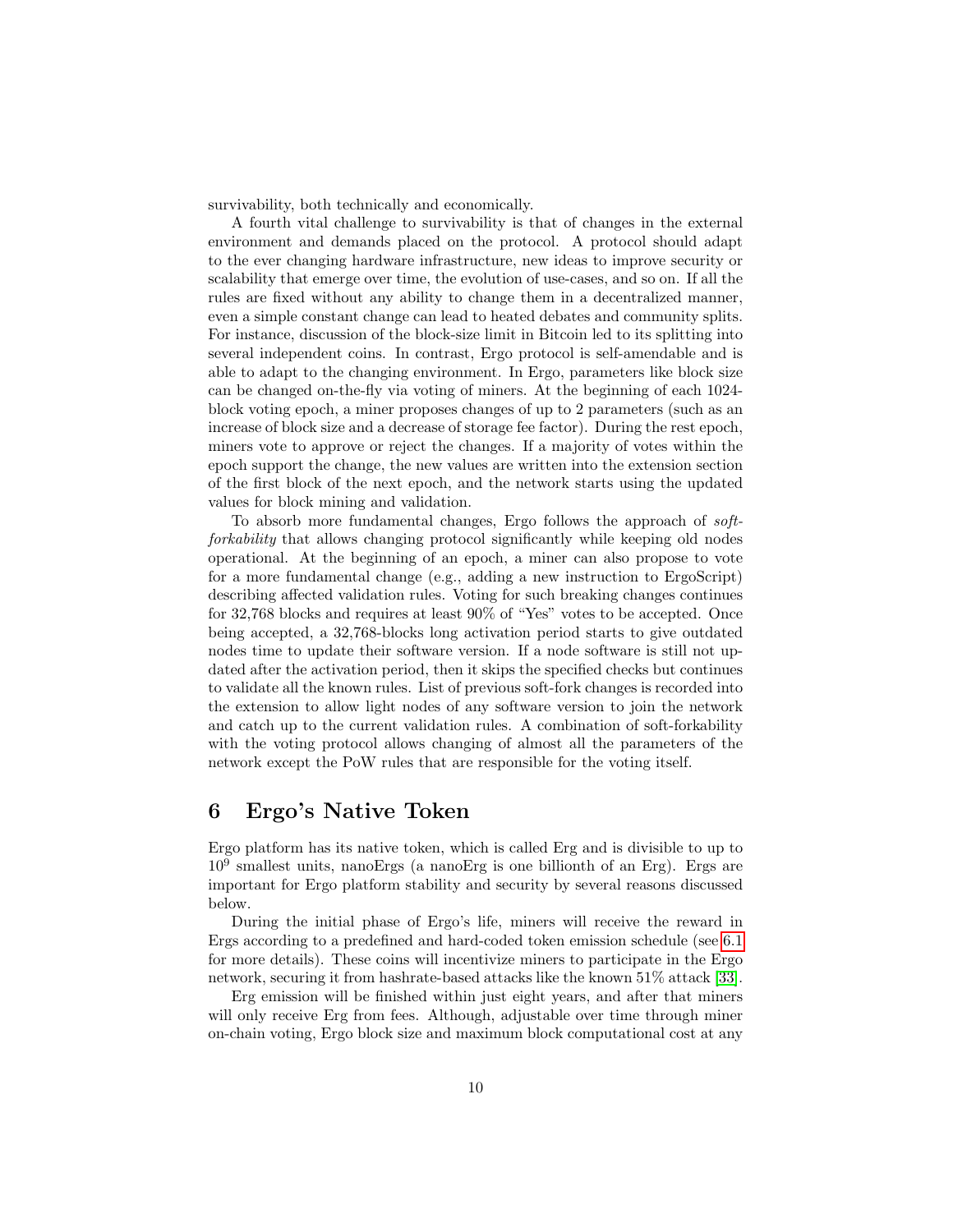given point in time will be limited, and thus miners are enforced to choose only a subset of transactions from mempool during times of high load. Fees will help miners to sort the transactions, preventing spam attacks while allowing miners to include transactions from honest users in blocks.

Besides network and computation resources, a transaction utilizes storage by increasing state size. In existing cryptocurrencies, an element of the state, being a UTXO in UTXO-based blockchains, called a box in Ergo, once created lives possibly forever without any compensation to miners and some users who must keep this state in high-cost random-access memory. This leads to a misalignment of incentives and continuously increasing state size. In contrast, Ergo has a storage rent component that periodically charges users Erg for every byte included in the state. This storage rent is making the system more stable by limiting state size or insuring proper compensation for larger state size, returning lost coins into circulation and providing an additional stable and predictable reward to miners.

Thus, being a platform for contractual money, Ergo is suitable to build applications and monetary systems on top of it. However, participating in such systems would require using the Ergo native token, Erg, as well in order to pay storage rent and transaction fees which will provide miners strong ongoing incentives to secure the network with adequate hash power. Users, for their part, will be highly incentivized to purchase, use and save Ergs if they find applications for Ergo to be of high value.

#### <span id="page-10-0"></span>6.1 Emission

All Erg tokens that will ever circulate in the system are presented in the initial state, which consists of 3 boxes:

- No Premine Proof. This box contains exactly one Erg and is protected by a script that prevents it from being spent by anyone. Thus, it is a longlived box that will stay in the system until the storage-rent component destroys it. Its main purpose is to prove that Ergo mining was not started privately by anyone before the declared launch date. To achieve this, additional registers of this box contain the latest headlines from the media (The Guardian, Vedomosti, Xinhua), as well as the latest block identifiers from Bitcoin and Ethereum. Thus, Ergo mining could not have started before certain events in the real world and the cryptocurrency space.
- *Treasury*. This box contains 4,330,791.5 Erg that will be used to fund Ergo development. Its protecting script [\[34\]](#page-20-10) consists of two parts.

First, it ensures that only a predefined portion of the box value is unlocked. During blocks 1-525,599 (2 years) 7.5 Erg will be released every block. Then during blocks 525,600-590,399 (3 months) 4.5 Erg will be released every block. Finally, during blocks 590,400-655,199 (3 months) 1.5 Erg will be released every block. This rule ensures the presence of funds for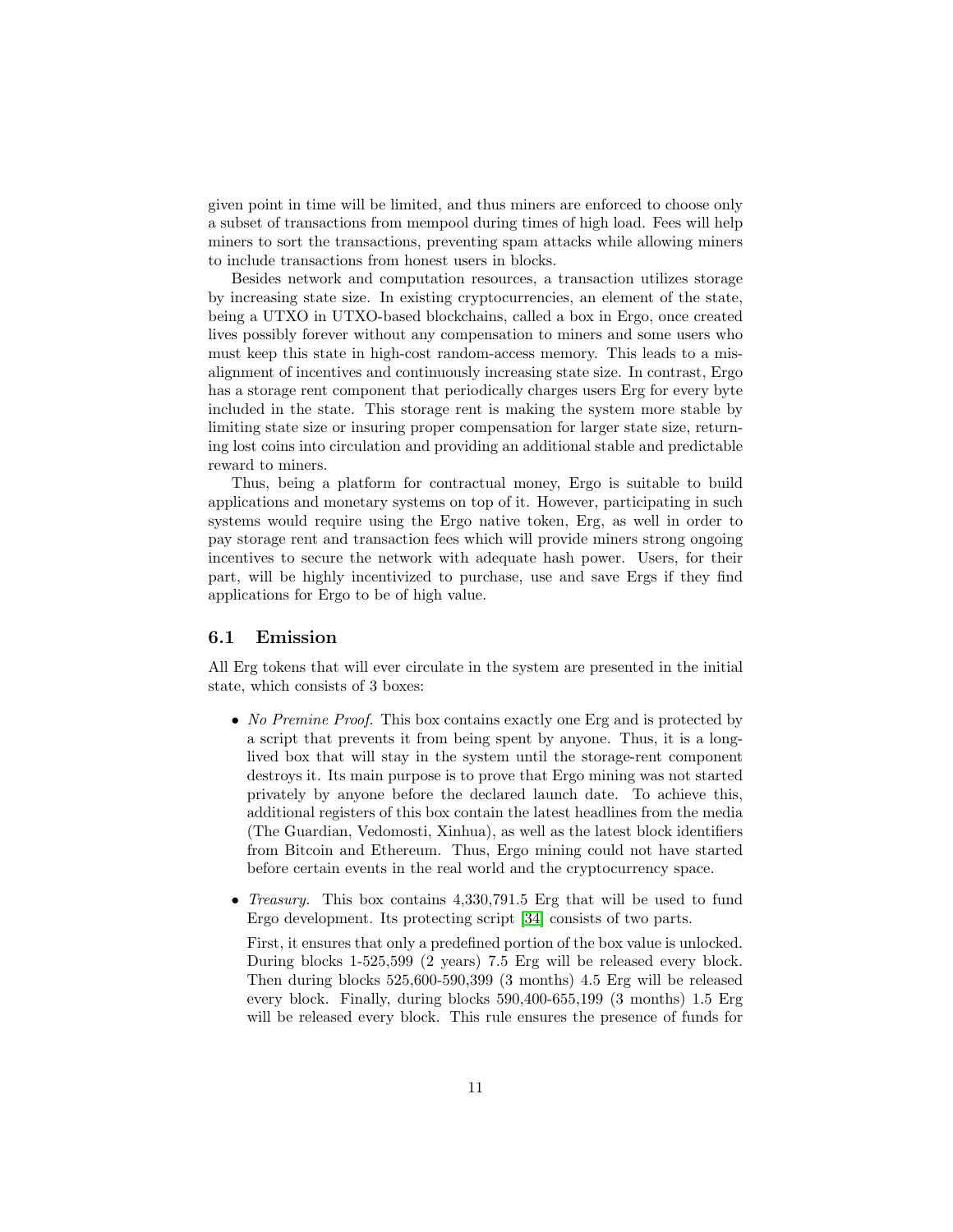Ergo development for 2.5 years and, at any moment of time, rewards do not exceed 10% of the total number of coins in circulation.

Second, it has custom protection from unexpected spending. Initially, it requires the spending transaction to be signed by at least 2 of 3 secret keys that are under control of the initial team members. When they spend the box, they are free to change this part of the script as they wish, for example by adding new members to protect foundation funds.

During the first year, these funds will be used to cover the pre-issued EFYT token. After that, they will be distributed in a decentralized manner via a community voting system that is under development.

- Miners Reward. This box contains 93,409,132 Erg that will be collected by block miners as a reward for their work. Its protecting script [\[35\]](#page-20-11) requires the spending transaction to have exactly two outputs with the following properties:
	- The first output should be protected by the same script and the number of Erg in it should equal to the remaining miners' reward. During blocks 1 - 525,599 (2 years), a miner will be able to collect 67.5 Erg from this box. During blocks 525,600 - 590,399 (3 month), a miner will be able to collect 66 Erg, and after that, the block reward will be reduced by 3 Erg every 64,800 blocks (3 months) until it reaches zero at block 2,080,799.
	- The second output should contain the remaining coins and should be protected by the following condition: it can be spent by a miner that solved the block's PoW puzzle and not earlier than 720 blocks after the current block.

All these rules results in the following curve denoting the number of coins in circulation with time: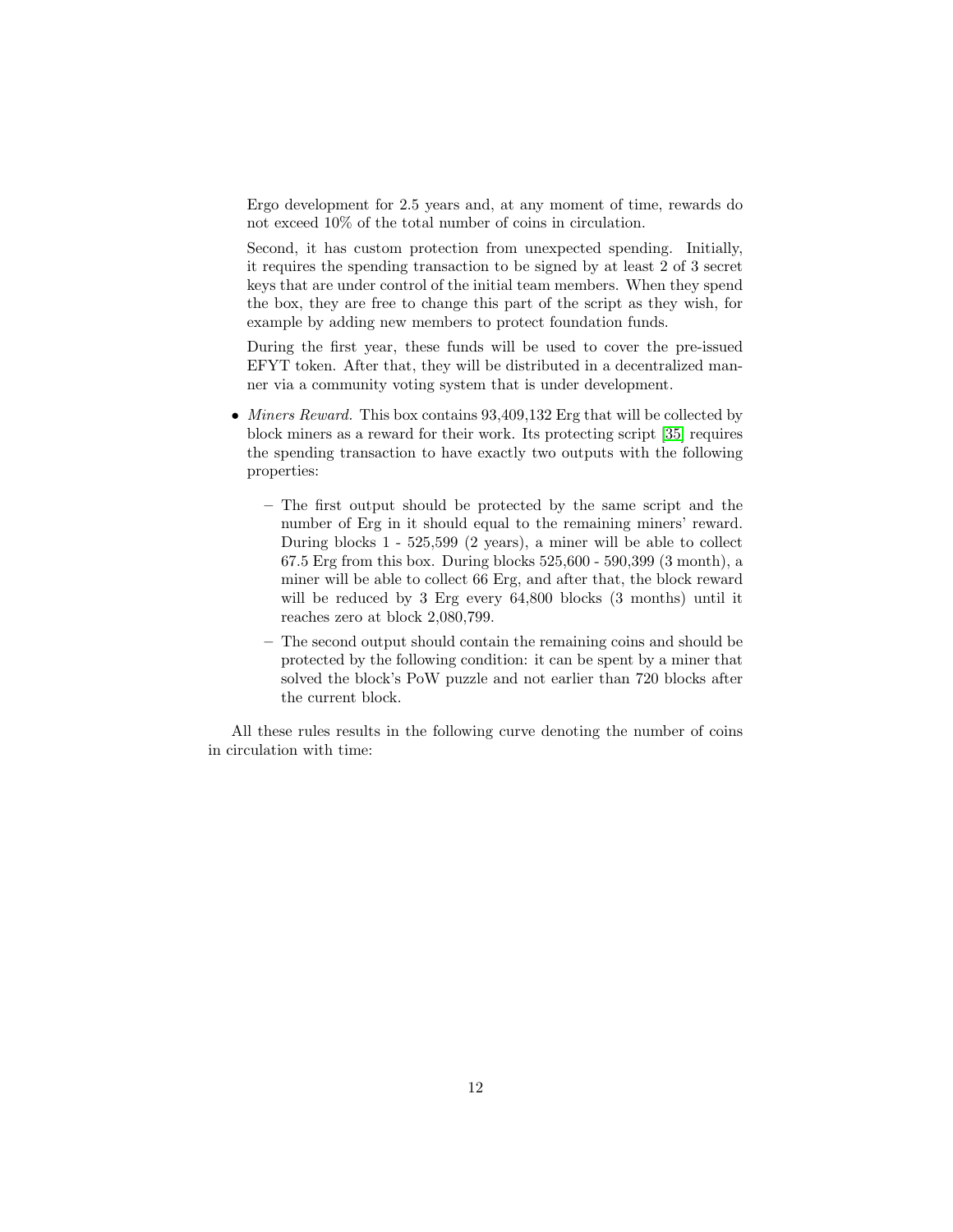

Figure 3: Ergo emission curve

# <span id="page-12-0"></span>7 Contractual Money

In our opinion, the overwhelming majority of use-cases for public blockchains (even those that claim to provide a general-purpose decentralized world computer) are for financial applications, which do not require Turing-completeness. For instance, if an oracle writes down non-financial data into the blockchain (such as temperature), this data is usually used further in a financial contract. Another trivial observation we make is that many applications use digital tokens with mechanics different from the native token.

For an application developer, the Ergo Platform offers custom tokens (which are first-class citizens) and a domain-specific language for writing box protecting conditions in order to implement flexible and secure financial applications. Ergo applications are defined in terms of protecting scripts built into boxes, which may also contain data involved in the execution. We use the term contractual money to define Ergs (and secondary tokens) whose usage is bounded by a contract. This applies to all tokens on the platform in existence because any box with its contents (Ergs, tokens, data) is bounded by a contract.

However, we can distinguish between two types of contractual Ergs. The first, called free Ergs, are the ones that could change their contracts easily and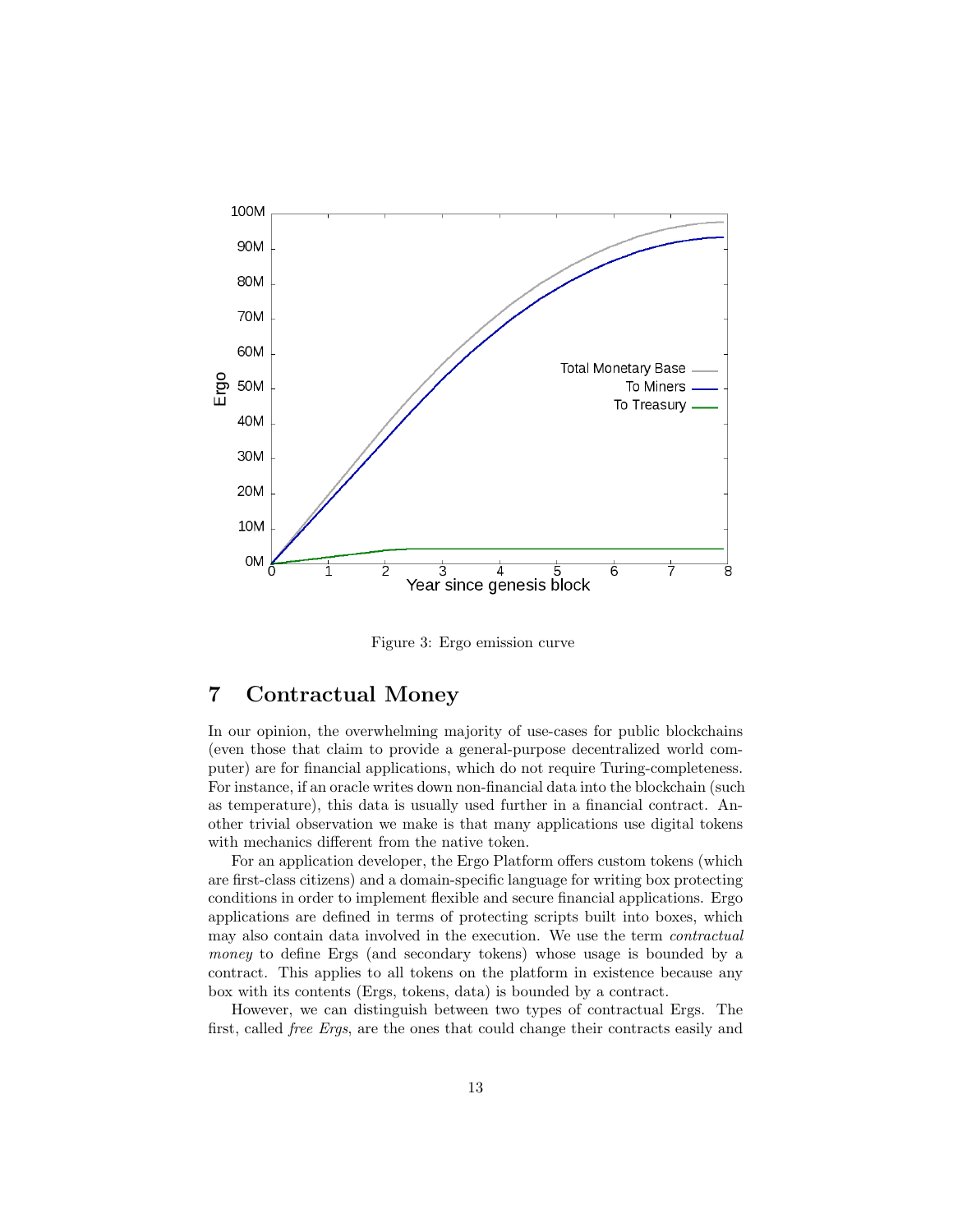have no restrictions on the outputs or the other inputs of a spending transaction. The second type is bounded Ergs, whose contracts require the spending transaction to have input and output boxes with specific properties.

For example, if a box  $\vec{A}$  is protected by just a public key (so providing a signature against a spending transaction is enough in order to destroy the box), the public key owner can spend A and transfer the Ergs to any arbitrary output box. Thus, the Ergs within  $A$  are free. In contrast, imagine a box  $B$  protected by a combination of a public key and a condition that demands the spending transaction to create an output box with the same amount of Ergs as in  $B$  and whose guarding script has the hash rBMUEMuPQUx3GzgFZSsHmLMBouLabNZ4HcERm4N (in Base58 encoding). In this case, the Ergs in B are bounded Ergs.

Similarly, we can define free and bounded tokens. An Ergo contract can have several hybrids such as bounded Ergs and free tokens or both bounded under one public key and free under another.

### 7.1 Preliminaries For Ergo Contracts

While in Bitcoin, a transaction output is protected by a program in a stackbased language named Script, in Ergo a box is protected by a logic formula which combines predicates over a context with cryptographic statements provable via zero-knowledge protocols using AND, OR, and  $k$ -out-of-n connectives. The formula is represented as a typed direct acyclic graph, whose serialized form is written in a box. To destroy a box, a spending transaction needs to provide arguments (which include zero-knowledge proofs) satisfying the formula.

However, in most cases, a developer is unlikely to develop contracts in terms of graphs. Instead, he would like to use a high-level language such as ErgoScript, which we provide with the reference client.

Writing scripts in ErgoScript is easy. As an example, for a one-out-of-two signature, the protecting script would be  $pk_1||pk_2$ , which means "prove knowledge of a secret key corresponding to the public key  $pk_1$  or knowledge of a secret key corresponding to public key  $pk_2$ ". We have two separate documents for help in developing contracts with ErgoScript: the "ErgoScript Tutorial" [\[36\]](#page-21-0) and the "Advanced ErgoScript Tutorial" [\[37\]](#page-21-1). Thus, we do not get into the details of developing contracts with ErgoScript. Rather, we provide a couple of motivating examples in the following sections.

Two more features of Ergo shaping contracting possibilities are:

- Data Inputs: To be used in a transaction, a box need not be destroyed but can instead be read-only. In the latter case, we refer to the box as being part of the *data input* of the transaction. Thus, a transaction gets two box sets as its arguments, the inputs and data inputs, and produces one box set named outputs. Data inputs are useful for oracle applications and interacting contracts.
- Custom Tokens: A transaction can carry many tokens as long as the estimated complexity for processing them does not exceed a limit, a parameter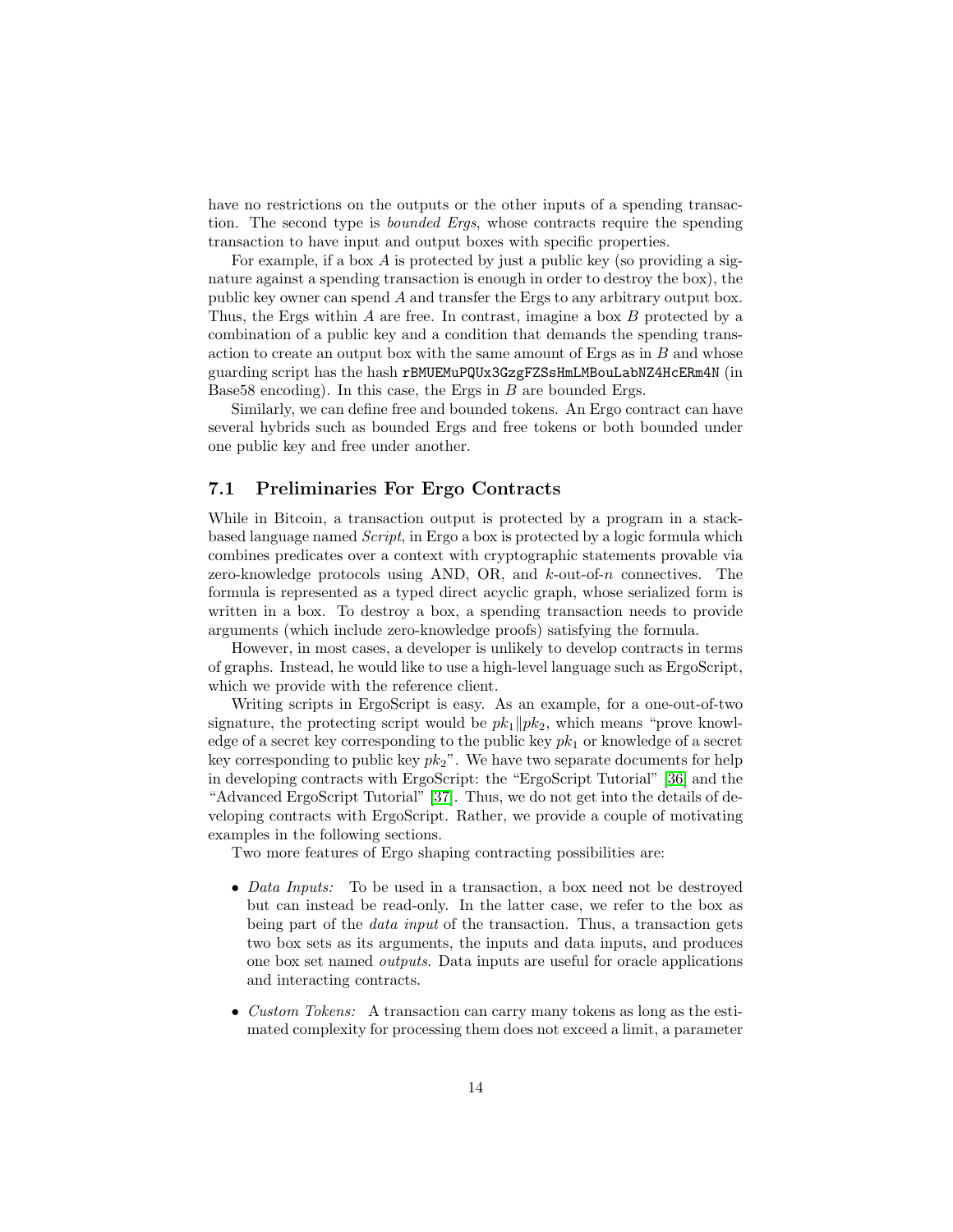that is set by miner voting. A transaction can also issue a single token with a unique identifier which is equal to identifier of a first (spendable) input box of the transaction. The identifier is unique assuming the collision resistance of an underlying hash function. The amount of the tokens issued could be any number within the range [1, 9223372036854775807]. The weak preservation rule is followed for tokens, which requires that the total amount of any token in a transaction's outputs should be no more than total amount of that token in the transaction's inputs (i.e., some amount of token could be burnt). In contrast, the strong reservation rule is followed for Ergs, which requires that the total amount of Ergs in the inputs and outputs must be same.

#### 7.2 Contract Examples

In this section, we provide some examples which demonstrate the superiority of Ergo contracts compared to Bitcoin's. The examples include betting on oracleprovided data, non-interactive mixing, atomic swaps, complementary currency, and an initial coin offering implemented on top of the Ergo blockchain.

#### 7.2.1 An Oracle Example

Equipped with custom tokens and data inputs, we can develop a simple oracle example which also shows some design patterns that we discovered while playing with Ergo contracts. Assume that Alice and Bob want to bet on tomorrow's weather by putting money into a box that becomes spendable by Alice if tomorrow's temperature is more than 15 degrees, and spendable by Bob otherwise. To deliver the temperature into the blockchain, a trusted oracle is needed.

In contrast to Ethereum with its long-lived accounts, where a trusted oracle's identifier is usually known in advance, delivering data with one-time boxes is more tricky. For starters, a box protected by the oracle's key cannot be trusted, as anyone can create such a box. It is possible to include signed data into a box and check the oracle's signature in the contract (we have such an example), but this is quite involved. Instead, a solution with custom tokens is very simple.

Firstly, a token identifying the oracle should be issued. In the simplest case, the amount of this token could be one. We call such a token a singleton token. The oracle creates a box containing this token along with its data (i.e., the temperature) in register  $R_4$  and the UNIX epoch time in register  $R_5$ . In order to update the temperature, the oracle destroys its box and creating a new one with the updated temperature.

Assume that Alice and Bob know the oracle's token identifier in advance. With this knowledge, they can jointly create a box with a contract that requires first (read-only) data input to contain the oracle's token. The contract extracts the temperature and time from the data input and decides who gets the payout. The code is as simple as following: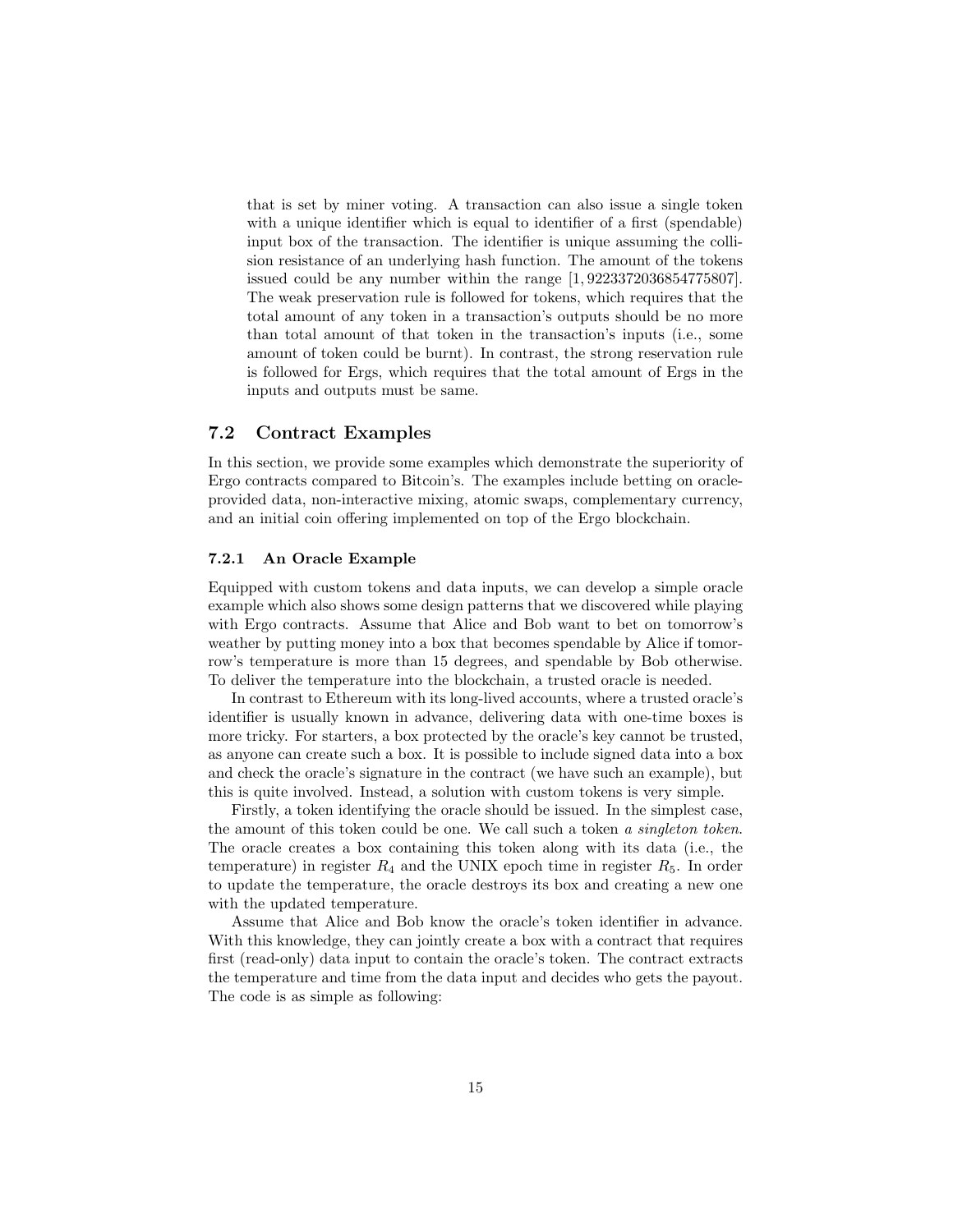Algorithm 3 Oracle Contract Example

1: val dataInput =  $CONTEXT.dataInputStream(0)$ 2: val in $\text{Reg} = \text{dataInput} \cdot \text{R4}[\text{Long}]$ .get 3: val in Time  $=$  dataInput.R5[Long].get 4: val inToken = dataInput.tokens $(0)$ .  $1$  = tokenId 5: val okContractLogic =  $(inTime > 1556089223)$  & & 6:  $((\text{inReg} > 15L \& \& \text{pkA}) || (\text{inReg} \leq 15L \& \& \text{pkB}))$ 7: inToken && okContractLogic

This contract shows how a singleton token could be used for authentification. As a possible alternative, the oracle can put the time and temperature into a box along with a signature on this data. However, this requires signature verification, which is more complex and expensive compared to the singleton token approach. Also, the contract shows how read-only data inputs could be useful for contracts which need to access data stored in some other box in the state. Without data inputs, an oracle must issue one spendable box for each pair of Alice and Bob. With data inputs, the oracle issues only a single box.

#### 7.2.2 A Mixing Example

Privacy is important for a digital currency but implementing it can be costly or require a trusted setup. Thus, it is desirable to find a cheaper way for coin mixing. As a first step towards that, we offer a non-interactive mixing protocol between two users Alice and Bob that works as follows:

- 1. Alice creates a box which demands the spending transaction to satisfy certain conditions. After that, Alice only listens to the blockchain, no any interaction with Bob is needed.
- 2. Bob creates a transaction spending Alice's box along with one of his own and generating two outputs with an identical script but different data. Each of Alice and Bob may spend only one of the two outputs but to an external observer the two outputs look indistinguishable and he cannot decide which output belongs to whom.

For simplicity, we do not consider fee in the example. The idea of mixing is similar to non-interactive Diffie-Hellman key exchange. First, Alice generates a secret value  $x$  (a huge number) and publishes the corresponding public value  $gX = g^x$ . She requires Bob to generate a secret number y, and to include into each output two values  $c_1, c_2$ , where one value is equal to  $g^y$  and the other is equal to  $g^{xy}$ . Bob uses a random coin to choose meanings for  $\{c_1, c_2\}$ . Without access to the secrets, an external observer cannot guess with probability better than  $\frac{1}{2}$  whether  $c_1$  is equal to  $g^y$  or to  $g^{xy}$ . This is assuming that the cryptographic primitive we use has a certain property, that the Decision Diffie-Hellman (DDH) problem is hard. To destroy an output box, a proof should be given that either y is known such that  $c_2 = g^y$ , or x is known such that  $c_2 = c_1^x$ . The contract of Alice's box checks that  $c_1$  and  $c_2$  are well-formed.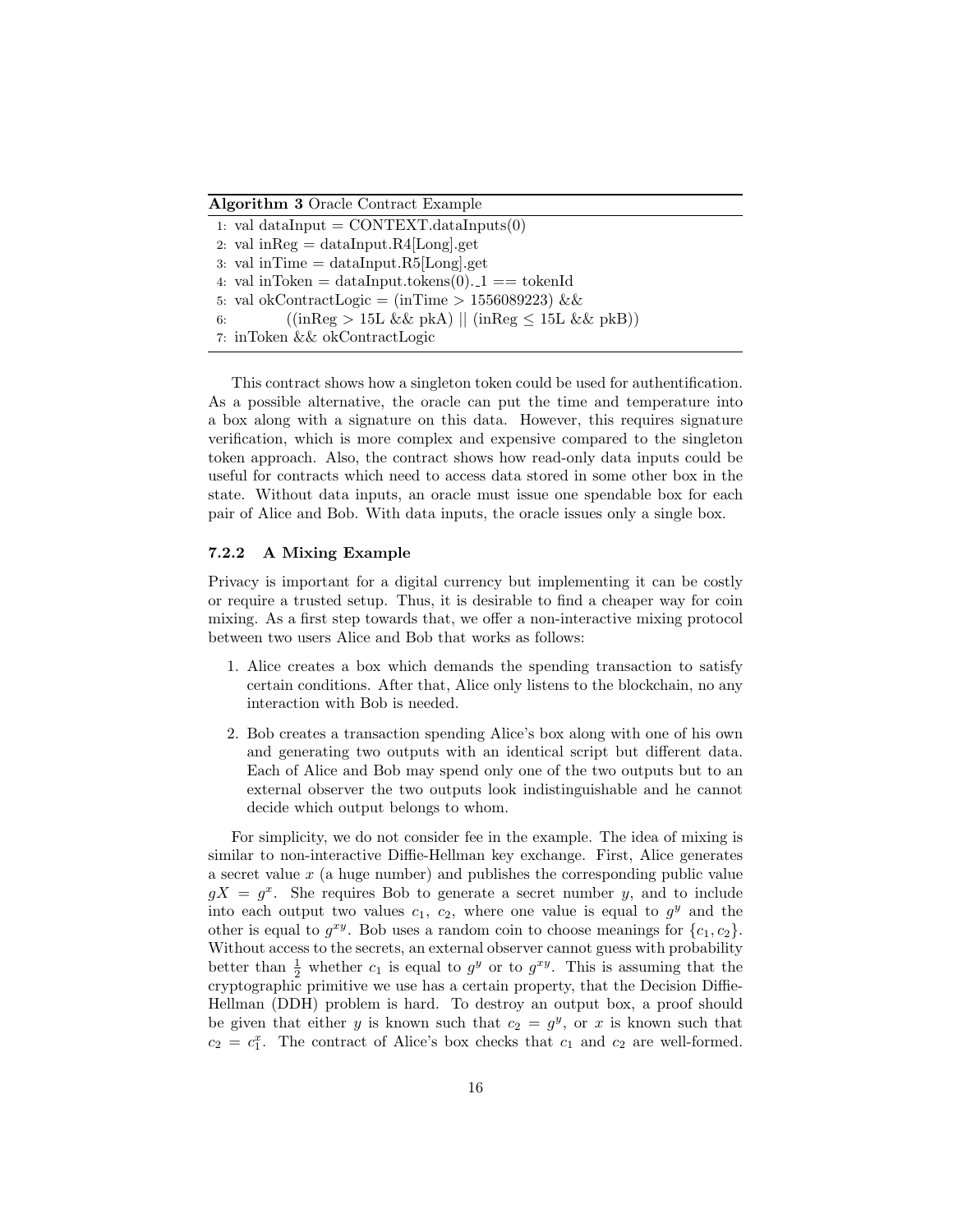The code snippets for the Alice's coin and the mixing transaction's output are provided in Algorithms [4](#page-16-0) and [5](#page-16-1) respectively. Since ErgoScript currently doesn't have support for proving knowledge of some x such that  $c_2 = c_1^x$  for arbitrary  $c_1$ , we will prove a slightly longer statement that is supported, namely, proving knowledge of x such that  $gX = g^x$  and  $c_2 = c_1^x$ . This is called proveDHTuple.

<span id="page-16-0"></span>Algorithm 4 Alice's Input Script 1: val  $c1 =$  OUTPUTS(0).R4[GroupElement].get 2: val  $c2 = OUTPUTS(0).R5[GroupElement].get$ 3: 4: OUTPUTS.size  $== 2 \&$ 5: OUTPUTS(0).value  $==$  SELF.value && 6: OUTPUTS(1).value == SELF.value & & 7: blake2b256(OUTPUTS(0).propositionBytes) == fullMixScriptHash && 8: blake2b256(OUTPUTS(1).propositionBytes) == fullMixScriptHash && 9: OUTPUTS(1).R4[GroupElement].get ==  $c2 \&&$ 10: OUTPUTS(1).R5[GroupElement].get == c1 && { 11: proveDHTuple(g, gX, c1, c2)  $\parallel$ 12: proveDHTuple(g, gX, c2, c1) 13: }

<span id="page-16-1"></span>

| <b>Algorithm 5</b> Mixing Transaction Output Script       |  |
|-----------------------------------------------------------|--|
| 1: val $c1 = SELF.R4[GroupElement].get$                   |  |
| 2. val $c2 = \text{SELF.R5}$ [GroupElement].get           |  |
| 3: proveDlog(c2)    // either c2 is $q^y$                 |  |
| 4: proveDHTuple(g, c1, gX, c2) // or c2 is $u^y = g^{xy}$ |  |

We refer the reader to [\[37\]](#page-21-1) for a proof of indistinguishability of the outputs and details on why Alice and Bob can spend only their respective coins.

#### 7.2.3 More Examples

In this section, we briefly shed light on a few more examples along with links to the documents providing the details and code.

Atomic Swap Cross-chain atomic swap between Ergo and any blockchain that supports payment to either SHA-256 or Blake2b-256 hash preimages and time-locks can be done in a similar way to that proposed for Bitcoin [\[38\]](#page-21-2). An Ergo alternative implementation is provided in [\[36\]](#page-21-0). As Ergo also has custom tokens, atomic exchange on the single Ergo blockchain (Erg-to-token or tokento-token) is also possible. An implementation for this can also be found in [\[36\]](#page-21-0).

Crowdfunding We consider the simplest crowdfunding scenario. In this example, a crowdfunding project with a known public key is considered successful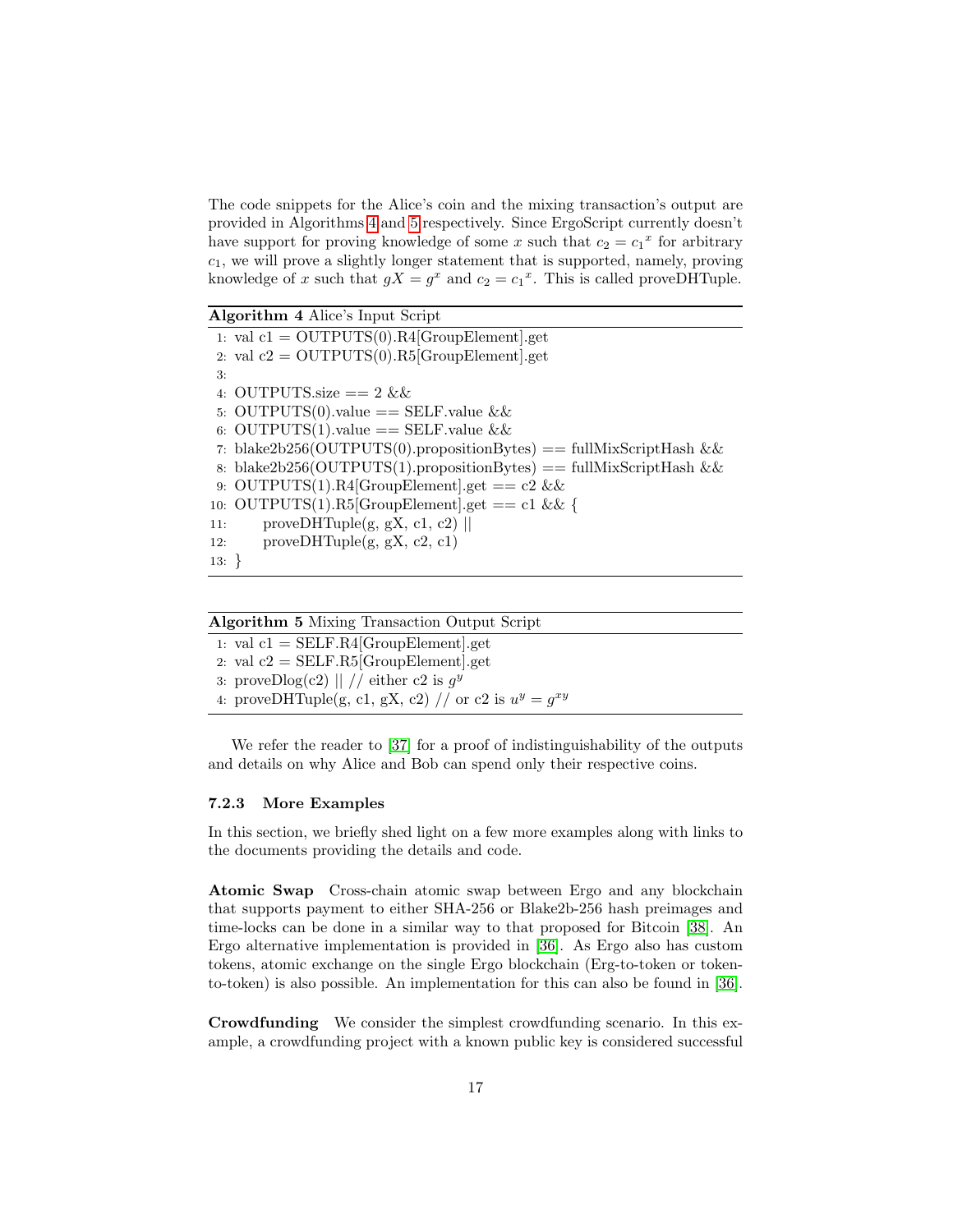if it can collect unspent outputs with a total value not less than a certain amount before a certain height. A project backer creates an output box protected by the following statement: the box can be spent if the spending transaction has the first output box protected by the project's key and amount no less than the target amount. Then the project can collect (in a single transaction) the biggest backer output boxes with a total value not less than the target amount (it is possible to collect up to 22,000 outputs, which is enough even for a big crowdfunding campaign). For the remaining outputs, it is possible to construct follow-up transactions. The code can be found in [\[36\]](#page-21-0).

The Local Exchange Trading System Here we briefly demonstrate a Local Exchange Trading System (LETS) in Ergo. In such a system, a member of a community may issue community currency via personal debt. For example, if Alice with zero balance is buying something for 5 community tokens from Bob, whose balance is zero as well, her balance after the trade would be −5 tokens, and Bob's balance would be 5 tokens. Then Bob can buy something using his 5 tokens, for example, from Carol. Usually, in such systems, there is a limit on negative balances (to avoid free-riding).

Since a digital community is vulnerable to Sybil attacks [\[39\]](#page-21-3), some mechanism is needed to prevent such attacks where Sybil nodes create debts. The simplest solution is to use a committee of trusted managers that approve new members of the community. A trust-less but more complex solution is to use security deposits made in Ergs. For simplicity, we consider the approach with the committee here.

This example contains two interacting contracts. A management contract maintains a list of community members, and a new member can be added if some a management condition is satisfied (for example, a threshold signature is provided). A new member is associated with a box containing a token that identifies the member. This box, which contains the member contract, is protected by a special exchange script that requires the spending transaction to do a fair exchange. We skip the corresponding code, which can be found in a separate article [\[40\]](#page-21-4).

What this contract shows, in contrast to the previous example, is that instead of storing the members list, only a short digest of an authenticated AVL+ tree can be included in the box. This allows a reduction in storage requirements for the state. A transaction doing lookup or modification of the member list should provide a proof for AVL+ tree lookup or modification operations. Thus, saving space in the state storage leads to bigger transactions, but this scalability problem is easier to solve.

Initial Coin Offering We discuss an Initial Coin Offering (ICO) example that shows how multi-stage contracts can be created in Ergo. Like most ICOs, our example has three stages. In the first stage, the project raises money in Ergs. In the second stage, the project issues a new token, whose amount equals the number of nanoErgs raised in the first stage. In the third stage, the investors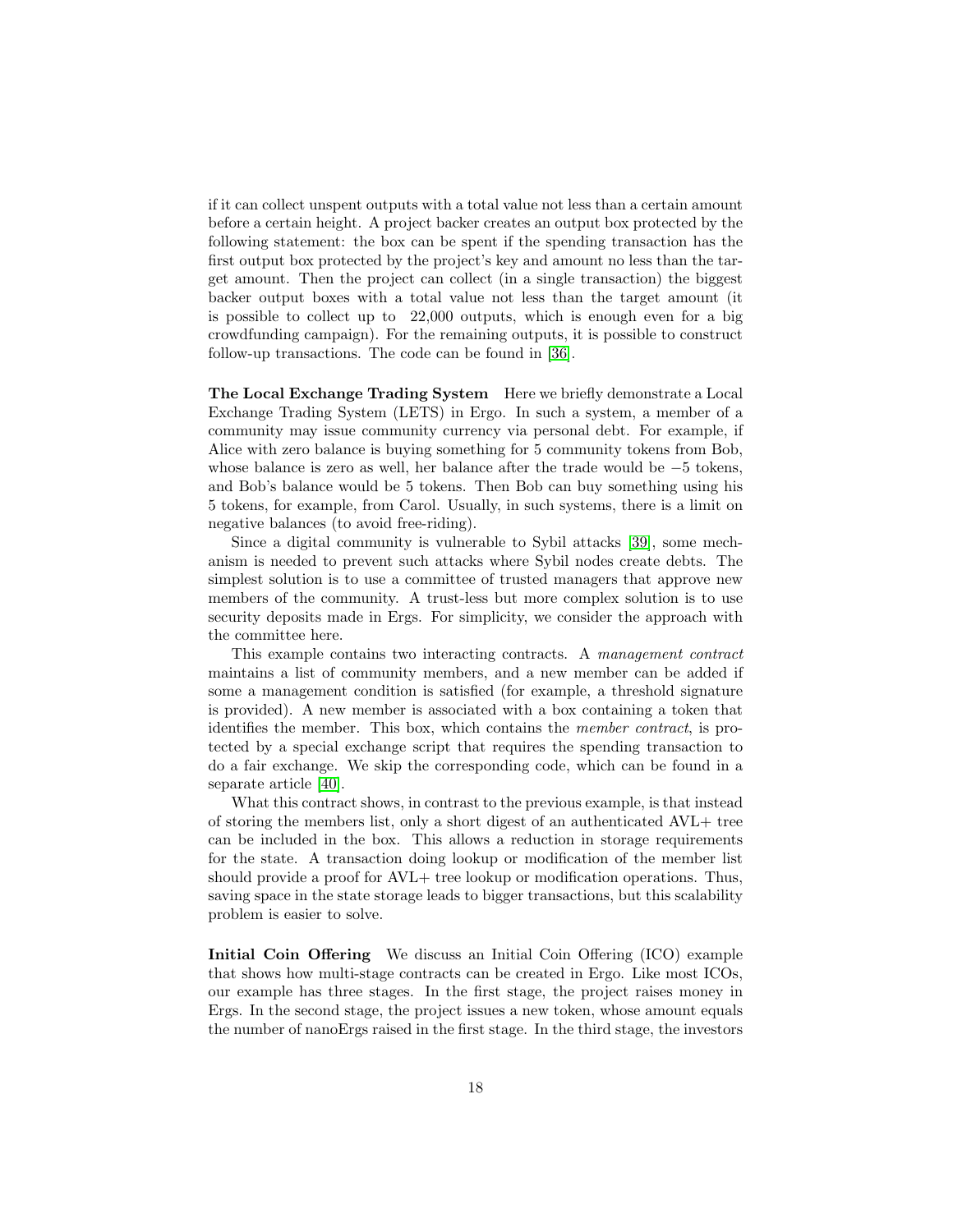can withdraw issued tokens.

Note that the first and third stages have many transactions on the blockchain, while a single transaction is enough for the second stage. Similar to the previous example, the ICO contract uses an AVL+ tree to store the list of (investor, amount) pairs. The complete code is available at [\[41\]](#page-21-5).

More Examples We have even more examples of Ergo applications in [\[36,](#page-21-0) [37\]](#page-21-1). These examples include time-controlled emission, cold wallets contracts, rockpaper-scissors game, and many others.

### References

- <span id="page-18-0"></span>[1] S. Nakamoto, "Bitcoin: A peer-to-peer electronic cash system," 2008.
- <span id="page-18-1"></span>[2] Bitcoins price surpasses \$18,000 level, market cap now higher than visas. [Online]. Available: [https://cointelegraph.com/news/](https://cointelegraph.com/news/bitcoins-price-surpasses-18000-level-market-cap-now-higher-than-visas) [bitcoins-price-surpasses-18000-level-market-cap-now-higher-than-visas](https://cointelegraph.com/news/bitcoins-price-surpasses-18000-level-market-cap-now-higher-than-visas)
- <span id="page-18-2"></span>[3] A. Chepurnoy, V. Kharin, and D. Meshkov, "A systematic approach to cryptocurrency fees," IACR Cryptology ePrint Archive, vol. 2018, p. 78, 2018.
- <span id="page-18-3"></span>[4] Skyrocketing fees are fundamentally changing bitcoin. [Online]. Available: <https://arstechnica.com/tech-policy/2017/12/bitcoin-fees-rising-high/>
- <span id="page-18-4"></span>[5] N. Szabo, "Smart contracts," Unpublished manuscript, 1994.
- <span id="page-18-5"></span>[6] J. Zahnentferner, "Chimeric ledgers: Translating and unifying utxo-based and account-based cryptocurrencies." IACR Cryptology ePrint Archive, vol. 2018, p. 262, 2018.
- <span id="page-18-6"></span>[7] I accidentally killed it: Parity wallet bug locks \$150 million in ether. [Online]. Available: [https://www.ccn.com/](https://www.ccn.com/i-accidentally-killed-it-parity-wallet-bug-locks-150-million-in-ether) [i-accidentally-killed-it-parity-wallet-bug-locks-150-million-in-ether](https://www.ccn.com/i-accidentally-killed-it-parity-wallet-bug-locks-150-million-in-ether)
- <span id="page-18-7"></span>[8] A. Chepurnoy, V. Kharin, and D. Meshkov, "Self-reproducing coins as universal turing machine," in Data Privacy Management, Cryptocurrencies and Blockchain Technology. Springer, 2018, pp. 57–64.
- <span id="page-18-8"></span>[9] M. Jansen, F. Hdhili, R. Gouiaa, and Z. Qasem, "Do smart contract languages need to be turing complete?" 2019. [Online]. Available: [https://www.researchgate.net/publication/332072371](https://www.researchgate.net/publication/332072371_Do_Smart_Contract_Languages_Need_to_be_Turing_Complete/download) Do Smart Contract Languages Need to be Turing [Complete/download](https://www.researchgate.net/publication/332072371_Do_Smart_Contract_Languages_Need_to_be_Turing_Complete/download)
- <span id="page-18-9"></span>[10] Very slow syncing on hard drive. [Online]. Available: [https://github.com/](https://github.com/ethereum/go-ethereum/issues/14895) [ethereum/go-ethereum/issues/14895](https://github.com/ethereum/go-ethereum/issues/14895)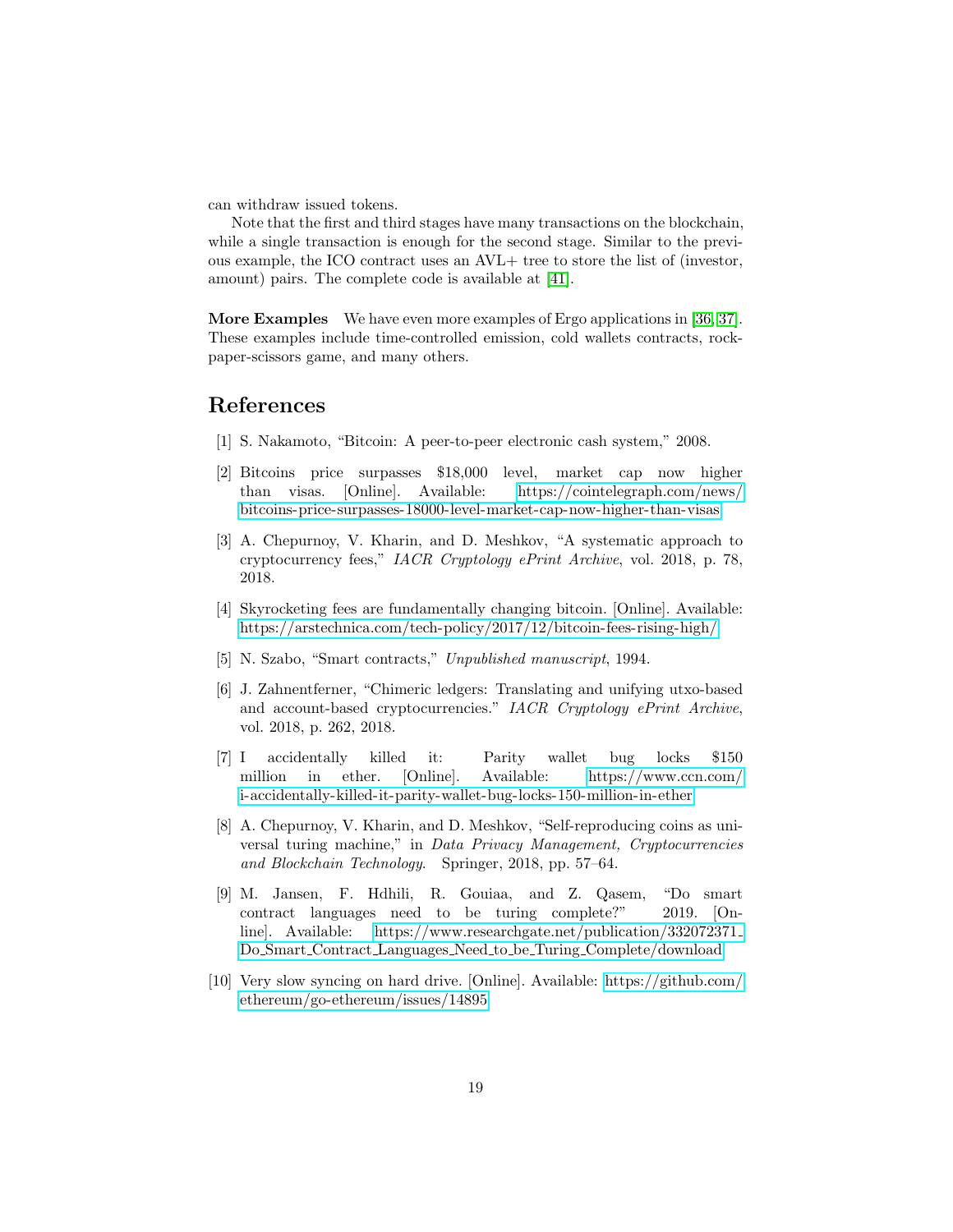- <span id="page-19-0"></span>[11] Why is my node synchronization stuck/extremely slow at block 2,306,843? [Online]. Available: [https://ethereum.stackexchange.com/questions/9883/](https://ethereum.stackexchange.com/questions/9883/why-is-my-node-synchronization-stuck-extremely-slow-at-block-2-306-843) [why-is-my-node-synchronization-stuck-extremely-slow-at-block-2-306-843](https://ethereum.stackexchange.com/questions/9883/why-is-my-node-synchronization-stuck-extremely-slow-at-block-2-306-843)
- <span id="page-19-1"></span>[12] L. Reyzin, D. Meshkov, A. Chepurnoy, and S. Ivanov, "Improving authenticated dynamic dictionaries, with applications to cryptocurrencies," in International Conference on Financial Cryptography and Data Security. Springer, 2017, pp. 376–392.
- <span id="page-19-2"></span>[13] L. Goodman, "Tezos — a self-amending crypto-ledger white paper," URL: https://www.tezos.com/static/papers/white\_paper.pdf, 2014.
- <span id="page-19-3"></span>[14] A. Biryukov and D. Khovratovich, "Equihash: Asymmetric proof-of-work based on the generalized birthday problem," Ledger, vol. 2, pp. 1–30, 2017.
- <span id="page-19-4"></span>[15] Ethash. [Online]. Available: [https://github.com/ethereum/wiki/wiki/](https://github.com/ethereum/wiki/wiki/Ethash/6e97c9cea49605264c6f4d1dc9e1939b1f89a5a3) [Ethash/6e97c9cea49605264c6f4d1dc9e1939b1f89a5a3](https://github.com/ethereum/wiki/wiki/Ethash/6e97c9cea49605264c6f4d1dc9e1939b1f89a5a3)
- <span id="page-19-5"></span>[16] A. Chepurnoy, V. Kharin, and D. Meshkov, "Autolykos: The ergo platform pow puzzle," 2019. [Online]. Available: [https://docs.ergoplatform.com/](https://docs.ergoplatform.com/ErgoPow.pdf) [ErgoPow.pdf](https://docs.ergoplatform.com/ErgoPow.pdf)
- <span id="page-19-6"></span>[17] Autolykos gpu miner. [Online]. Available: [https://github.com/](https://github.com/ergoplatform/Autolykos-GPU-miner) [ergoplatform/Autolykos-GPU-miner](https://github.com/ergoplatform/Autolykos-GPU-miner)
- <span id="page-19-7"></span>[18] D. Meshkov, A. Chepurnoy, and M. Jansen, "Short paper: Revisiting difficulty control for blockchain systems," in Data Privacy Management, Cryptocurrencies and Blockchain Technology. Springer, 2017, pp. 429–436.
- <span id="page-19-8"></span>[19] A. Chepurnoy, C. Papamanthou, and Y. Zhang, "Edrax: A cryptocurrency with stateless transaction validation," Cryptology ePrint Archive, Report 2018/968, Tech. Rep., 2018.
- <span id="page-19-9"></span>[20] Ethereums blockchain is once again feeling the difficulty bomb effect. [Online]. Available: [https://www.coindesk.com/](https://www.coindesk.com/ethereum-blockchain-feeling-the-difficulty-bomb-effect) [ethereum-blockchain-feeling-the-difficulty-bomb-effect](https://www.coindesk.com/ethereum-blockchain-feeling-the-difficulty-bomb-effect)
- <span id="page-19-10"></span>[21] E. Heilman, N. Narula, G. Tanzer, J. Lovejoy, M. Colavita, M. Virza, and T. Dryja, "Cryptanalysis of curl-p and other attacks on the iota cryptocurrency."
- <span id="page-19-11"></span>[22] G. De Roode, I. Ullah, and P. J. Havinga, "How to break iota heart by replaying?" in 2018 IEEE Globecom Workshops (GC Wkshps). IEEE, 2018, pp. 1–7.
- <span id="page-19-12"></span>[23] Iota vulnerability report: Cryptanalysis of the curl hash function enabling practical signature forgery attacks on the iota cryptocurrency. [Online]. Available: [https://github.com/mit-dci/tangled-curl/blob/master/](https://github.com/mit-dci/tangled-curl/blob/master/vuln-iota.md) [vuln-iota.md](https://github.com/mit-dci/tangled-curl/blob/master/vuln-iota.md)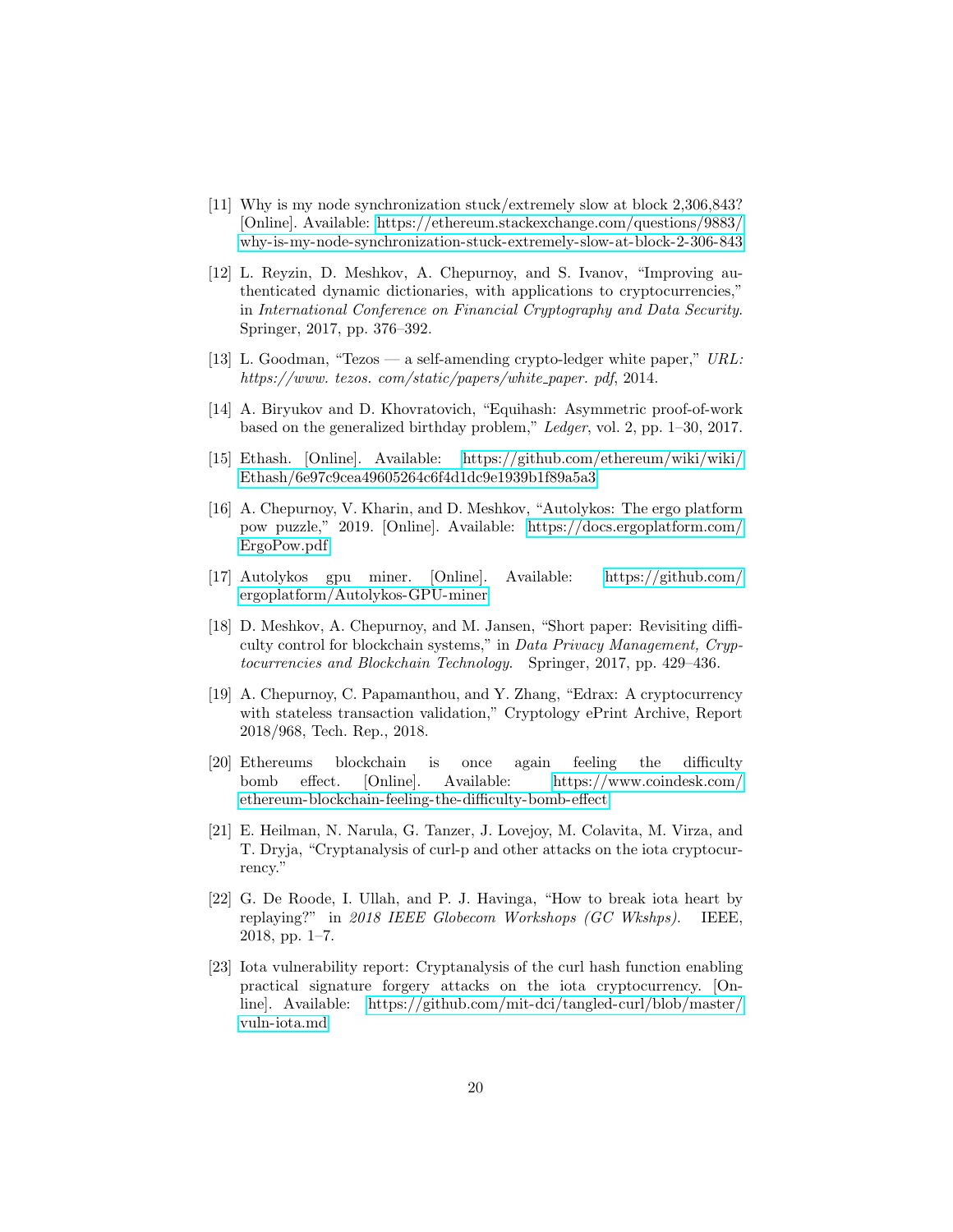- <span id="page-20-0"></span>[24] A. Chepurnoy and M. Rathee, "Checking laws of the blockchain with property-based testing," in Blockchain Oriented Software Engineering (IW-BOSE), 2018 International Workshop on. IEEE, 2018, pp. 40–47.
- <span id="page-20-1"></span>[25] T. Duong, A. Chepurnoy, and H.-S. Zhou, "Multi-mode cryptocurrency systems," in Proceedings of the 2nd ACM Workshop on Blockchains, Cryptocurrencies, and Contracts. ACM, 2018, pp. 35–46.
- <span id="page-20-2"></span>[26] A. Kiayias, A. Miller, and D. Zindros, "Non-interactive proofs of proofof-work," Cryptology ePrint Archive, Report 2017/963, 2017. Accessed: 2017-10-03, Tech. Rep., 2017.
- <span id="page-20-3"></span>[27] L. Luu, B. Buenz, and M. Zamani, "Flyclient super light client for cryptocurrencies," IACR Cryptology ePrint Archive, 2019. [Online]. Available:<https://eprint.iacr.org/2019/226>
- <span id="page-20-4"></span>[28] C. Pérez-Solà, S. Delgado-Segura, G. Navarro-Arribas, and J. Herrera-Joancomartí, "Another coin bites the dust: an analysis of dust in utxobased cryptocurrencies," Royal Society open science, vol. 6, no. 1, p. 180817, 2019.
- <span id="page-20-5"></span>[29] Ethereum network attackers ip address is traceable. [Online]. Available: [https://www.bokconsulting.com.au/blog/](https://www.bokconsulting.com.au/blog/ethereum-network-attackers-ip-address-is-traceable/) [ethereum-network-attackers-ip-address-is-traceable/](https://www.bokconsulting.com.au/blog/ethereum-network-attackers-ip-address-is-traceable/)
- <span id="page-20-6"></span>[30] A. Chepurnoy and D. Meshkov, "On space-scarce economy in blockchain systems." IACR Cryptology ePrint Archive, vol. 2017, p. 644, 2017.
- <span id="page-20-7"></span>[31] M. Carlsten, H. Kalodner, S. M. Weinberg, and A. Narayanan, "On the instability of bitcoin without the block reward," in Proceedings of the 2016 ACM SIGSAC Conference on Computer and Communications Security. ACM, 2016, pp. 154–167.
- <span id="page-20-8"></span>[32] E. Krause, "A fifth of all bitcoin is missing. these crypto hunters can help," 2018.
- <span id="page-20-9"></span>[33] 51% attack. [Online]. Available: [https://en.bitcoinwiki.org/wiki/51%](https://en.bitcoinwiki.org/wiki/51%25_attack) 25 [attack](https://en.bitcoinwiki.org/wiki/51%25_attack)
- <span id="page-20-10"></span>[34] Script of the ergo treasury box. [Online]. Available: [https://github.com/ScorexFoundation/sigmastate-interpreter/blob/](https://github.com/ScorexFoundation/sigmastate-interpreter/blob/1b7b5a69035fc384b47c18ccf42b87dd95bbcf12/src/main/scala/org/ergoplatform/ErgoScriptPredef.scala#L118) [1b7b5a69035fc384b47c18ccf42b87dd95bbcf12/src/main/scala/org/](https://github.com/ScorexFoundation/sigmastate-interpreter/blob/1b7b5a69035fc384b47c18ccf42b87dd95bbcf12/src/main/scala/org/ergoplatform/ErgoScriptPredef.scala#L118) [ergoplatform/ErgoScriptPredef.scala#L118](https://github.com/ScorexFoundation/sigmastate-interpreter/blob/1b7b5a69035fc384b47c18ccf42b87dd95bbcf12/src/main/scala/org/ergoplatform/ErgoScriptPredef.scala#L118)
- <span id="page-20-11"></span>[35] Script of the ergo emission box. [Online]. Available: [https://github.com/ScorexFoundation/sigmastate-interpreter/blob/](https://github.com/ScorexFoundation/sigmastate-interpreter/blob/1b7b5a69035fc384b47c18ccf42b87dd95bbcf12/src/main/scala/org/ergoplatform/ErgoScriptPredef.scala#L74) [1b7b5a69035fc384b47c18ccf42b87dd95bbcf12/src/main/scala/org/](https://github.com/ScorexFoundation/sigmastate-interpreter/blob/1b7b5a69035fc384b47c18ccf42b87dd95bbcf12/src/main/scala/org/ergoplatform/ErgoScriptPredef.scala#L74) [ergoplatform/ErgoScriptPredef.scala#L74](https://github.com/ScorexFoundation/sigmastate-interpreter/blob/1b7b5a69035fc384b47c18ccf42b87dd95bbcf12/src/main/scala/org/ergoplatform/ErgoScriptPredef.scala#L74)